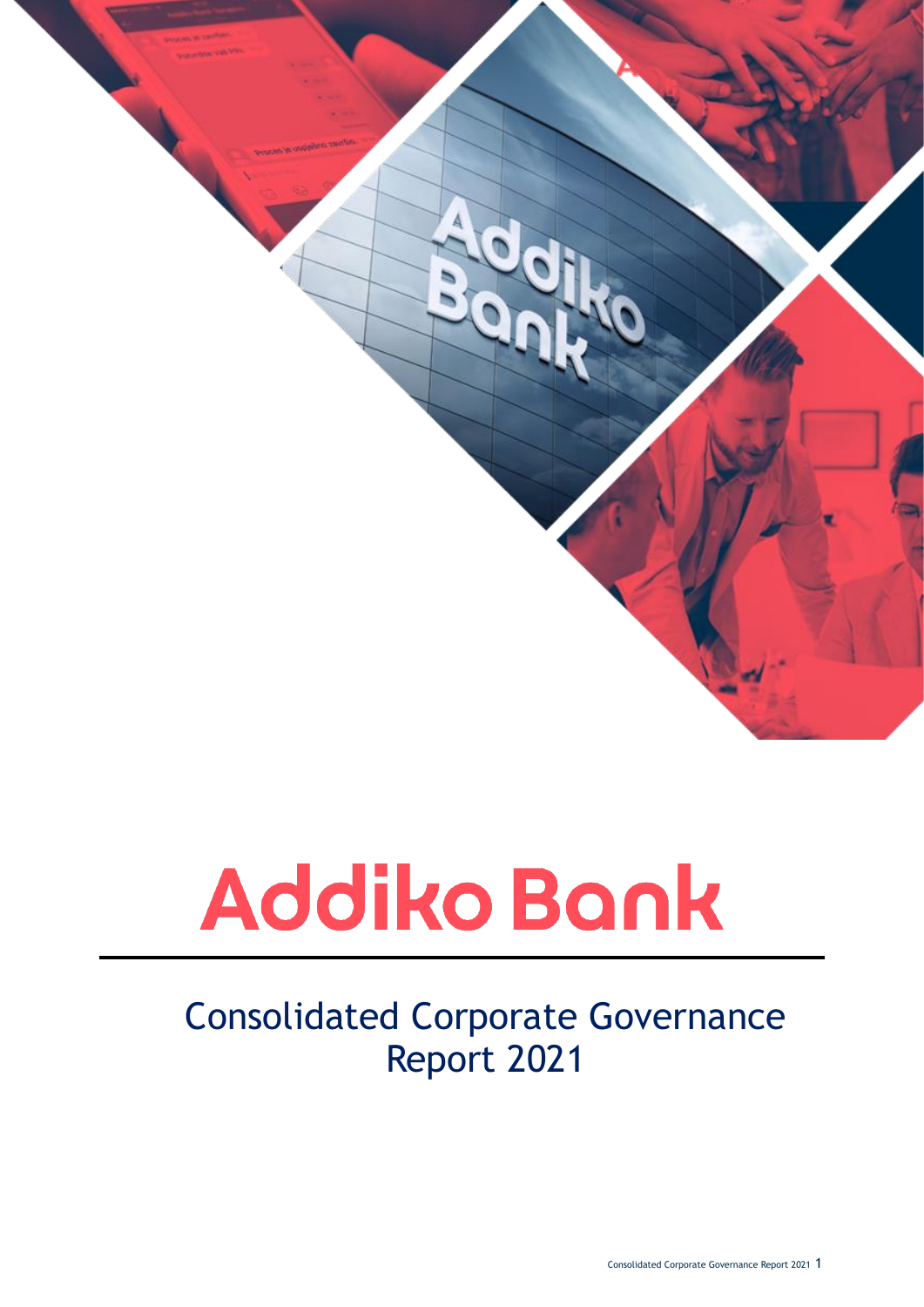### **Table of content**

| <b>Corporate Governance Statement</b>                                                                | 4              |
|------------------------------------------------------------------------------------------------------|----------------|
| <b>Addiko's Declaration of Commitment</b>                                                            | 4              |
| Deviations from the Code                                                                             | 4              |
| <b>Corporate Structure</b>                                                                           | 5              |
| <b>General Assembly</b>                                                                              | 6              |
| <b>Supervisory Board</b>                                                                             | $\overline{7}$ |
| Supervisory Board members on 31 December 2021                                                        | $\overline{7}$ |
| Members who left Supervisory Board in 2021                                                           | $\overline{7}$ |
| State Commissioners as of 31 December 2021                                                           | $\overline{7}$ |
| Supervisory Board Mandates and comparable functions at other listed companies                        | 8              |
| Independence Criteria for Assessment of Independence of the Supervisory Board members                | 8              |
| Independent members of the Supervisory Board members                                                 | 8              |
| <b>Supervisory Board Activity Report</b>                                                             | 9              |
| Committees of the Supervisory Board                                                                  | 10             |
| Self-evaluation of the Supervisory Board Members                                                     | 13             |
| <b>Management Board</b>                                                                              | 14             |
| Management Board members of Addiko Bank AG as of 31 December 2020 and allocation of responsibilities | 14             |
| Members who left the Management Board in 2021                                                        | 15             |
| Committees of the Management Board                                                                   | 15             |
| Information on the working procedures of the Management Board                                        | 16             |
| Supervisory Board Mandates and Comparable Functions in companies outside the Group                   | 16             |
| Members of the Management Board and Supervisory Board held mandates in following subsidiaries        | 16             |
| <b>Contracts with Supervisory Board Members</b>                                                      | 16             |
| Measures taken to promote women in Management Board, Supervisory Board and management positions      | 17             |
| Women in the Management Board, the Supervisory Board and in management positions                     | 17             |
| <b>Diversity Concept</b>                                                                             | 18             |
| Promoting Diversity and Inclusion                                                                    | 18             |
| Diversity in the Supervisory Board                                                                   | 18             |
| <b>External Evaluation</b>                                                                           | 19             |
| Attachment 1: Transactions requiring the approval of Supervisory Board as of 31 December 2021        | 20             |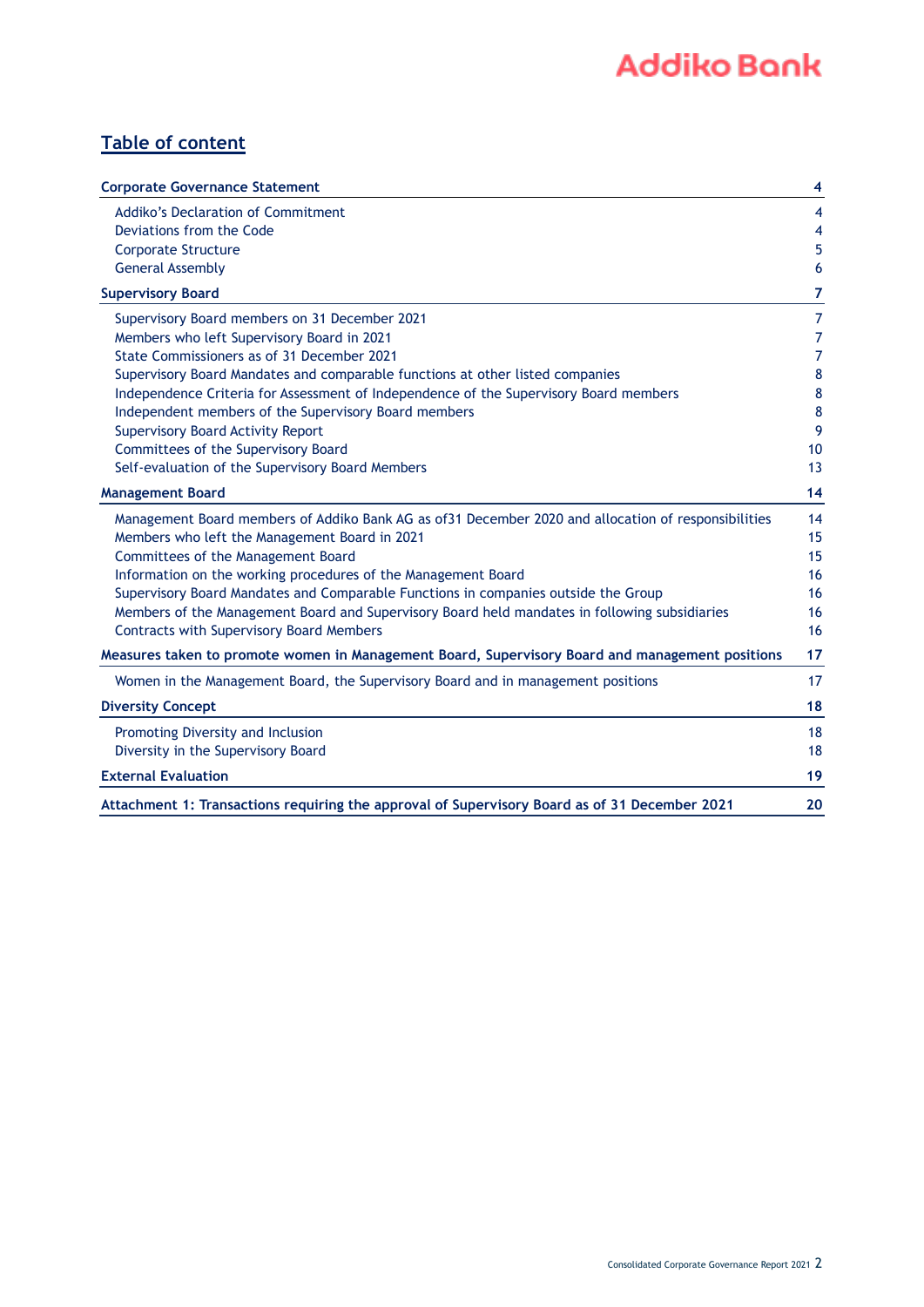### **Glossary of Key Terms**

The table below sets out the most commonly used terms contained within this handbook and Addiko Bank.

| Term                  | <b>Definition</b>                                          |
|-----------------------|------------------------------------------------------------|
| <b>ABG</b>            | <b>Addiko Group</b>                                        |
| <b>ACGC</b>           | Austrian Corporate Governance Code                         |
| Addiko Bank or Addiko | Addiko Bank AG (Holding)                                   |
| <b>AktG</b>           | Aktiengesetz (Stock Corporation Act)                       |
| AML/CFT               | Anti-Money Laundering/Combating the Financing of Terrorism |
| <b>BiH</b>            | Bosnia and Hercegovina                                     |
| <b>BWG</b>            | Bankwesengesetz (Banking Act)                              |
| BGBL.                 | Bundesgesetzblatt (Law Gazette)                            |
| <b>CEO</b>            | <b>Chief Executive Officer</b>                             |
| <b>CFO</b>            | <b>Chief Financial Officer</b>                             |
| Code                  | Austrian Code of Corporate Governance                      |
| <b>CISO</b>           | <b>Chief Information Security Officer</b>                  |
| CRBO/IT/Dig.          | Chief Retail Banking/IT/Digitalization Officer             |
| <b>CRO</b>            | <b>Chief Risk Officer</b>                                  |
| <b>CRR</b>            | <b>Capital Requirements Regulation</b>                     |
| <b>CSEE</b>           | Central and South Eastern Europe                           |
| D&O Insurance         | Directors-and-Officers Insurance                           |
| <b>EBA</b>            | <b>European Banking Authority</b>                          |
| <b>ECB</b>            | <b>European Central Bank</b>                               |
| <b>SPOC</b>           | <b>Single Point of Contact</b>                             |
| <b>FMA</b>            | Finanzmarktaufsicht                                        |
| <b>FX</b>             | Foreign Exchange                                           |
| GoB                   | <b>Group of Borrowers</b>                                  |
| <b>ICAAP</b>          | Internal Capital Adequacy Assessment Process               |
| <b>ICS</b>            | <b>Internal Control System</b>                             |
| <b>ICV</b>            | Internal collateral value                                  |
| <b>NPE</b>            | Non-performing exposure                                    |
| oGA                   | <b>Ordinary General Assembly</b>                           |
| <b>OPEX</b>           | Operational expenditure                                    |
| <b>SME</b>            | Small and medium-sized enterprises                         |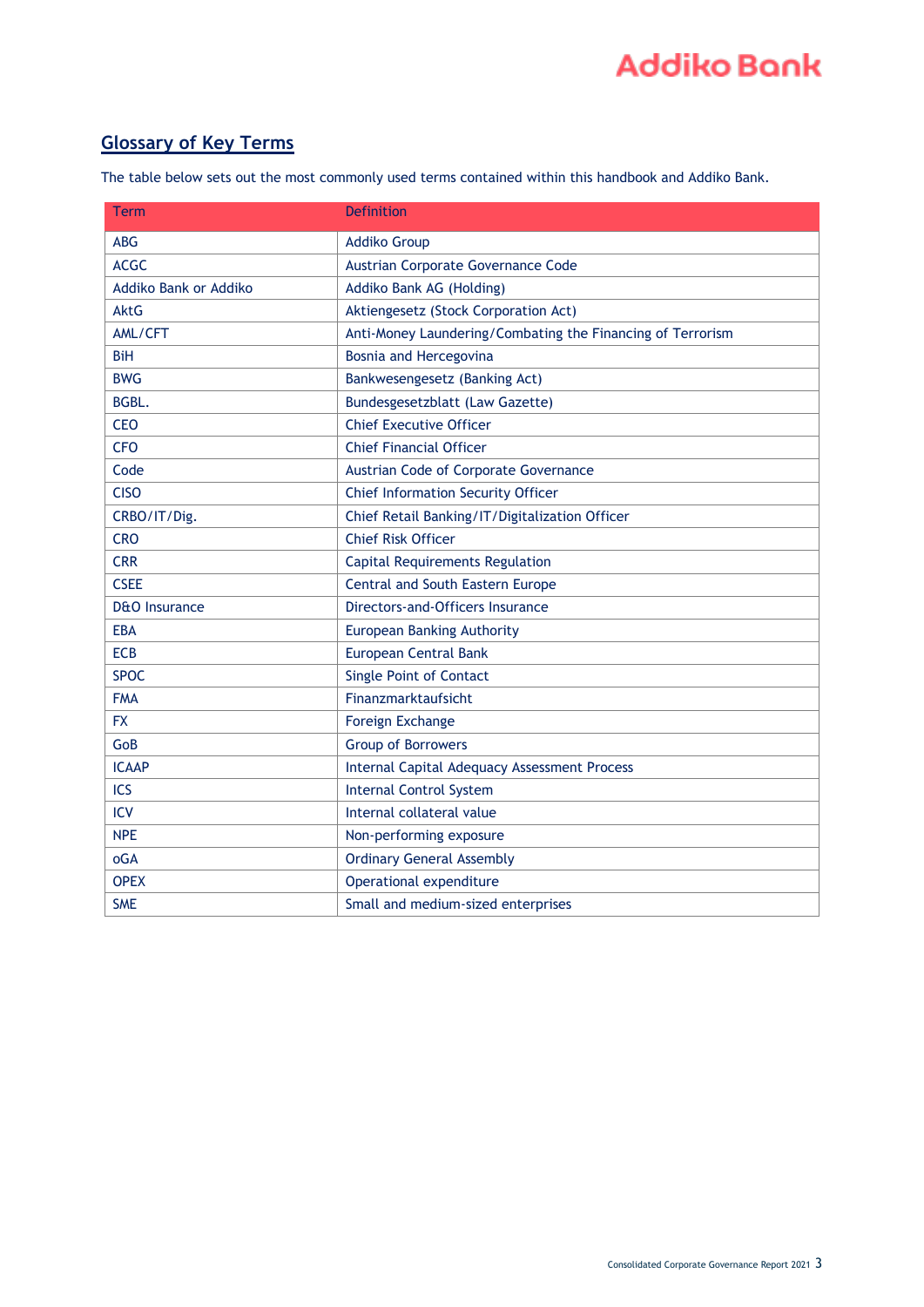### <span id="page-3-0"></span>**Corporate Governance Statement**

#### <span id="page-3-1"></span>**Addiko's Declaration of Commitment**

Addiko Group is a listed consumer and small and medium-sized enterprises (SME) specialist banking group in Central and South Eastern Europe (CSEE).

Addiko Group consists of Addiko Bank AG (hereinafter referred to as "Addiko" or "Bank"), a fully-licensed Austrian parent bank registered in Vienna, Austria, supervised by the Austrian Financial Market Authority and by the European Central Bank, as well as six subsidiary banks, registered, licensed and operating in five CSEE countries: Croatia, Slovenia, Bosnia and Herzegovina (where it operates two banks), Serbia and Montenegro.

Through its six subsidiary banks, Addiko Group services approximately 0.8 million customers in CSEE as of 31 December 2021, using a well-dispersed network of 155 branches and modern digital banking channels.

As a listed company with the Vienna Stock Exchange, Addiko attaches great importance to responsible and transparent management in order to maintain the understanding and trust of its various stakeholders.

Therefore, Addiko is committed complying with the Austrian Corporate Governance Code ("ACGC" or "the Code") in the version of January 2021. The ACGC is publicly available on the website of the Austrian Working Group for Corporate Governance [\(www.corporate-governance\)](http://www.corporate-governance/).

The Code contains:

- rules based on compulsory legal requirements (L rules);
- rules that should be complied with, where deviations must be explained and justified in order for the company's conduct to conform with the Code (C rules, comply or explain);
- and rules that are recommendations, where noncompliance must not be disclosed or justified (R rules).

Certain legal provisions only apply to companies that are listed on the Austrian stock exchange.

#### <span id="page-3-2"></span>**Deviations from the Code**

Addiko observes the rules of the Austrian Corporate Governance Code.

Deviations referring to the entire business year 2021:

<span id="page-3-3"></span>

| No.    | <b>Deviations</b>                                                                                                                                                                         | <b>Comments</b>                                                                                                                                                                                                                                                                                                                                                                                                                                                                                                                                                              |
|--------|-------------------------------------------------------------------------------------------------------------------------------------------------------------------------------------------|------------------------------------------------------------------------------------------------------------------------------------------------------------------------------------------------------------------------------------------------------------------------------------------------------------------------------------------------------------------------------------------------------------------------------------------------------------------------------------------------------------------------------------------------------------------------------|
| $C-12$ | The materials and documents required<br>for a Supervisory Board meeting haven't<br>been made available at least one week<br>before the respective meeting with<br>each and every session. | In 2021, extraordinary Supervisory Board meetings<br>were convened at short notice and therefore the<br>deadline of 7 days could not be met. Also, some<br>documents were of sensitive nature and were with<br>consent of the Supervisory Board uploaded later than 7<br>days before the supervisory board meetings. Delays in<br>this matter were accepted by the Supervisory Board in<br>the respective meeting.                                                                                                                                                           |
| $C-39$ | According to the C-39 Rule of the Code<br>the Supervisory Board shall ensure that<br>a committee has the authorization to<br>take decisions in urgent cases.                              | The Supervisory Board has not implemented a<br>dedicated committee to take decisions in urgent cases.<br>In urgent cases the Supervisory Board as well as its<br>committees are authorized to adopt resolutions outside<br>of regular meetings in written form, for instance via<br>email, fax or any other verifiable electronic means, if<br>no objections are raised by a member (at least within<br>24 hours after such decision has been made).<br>Representation by other members of the Supervisory<br>Board is not permitted in the case of circular<br>resolutions. |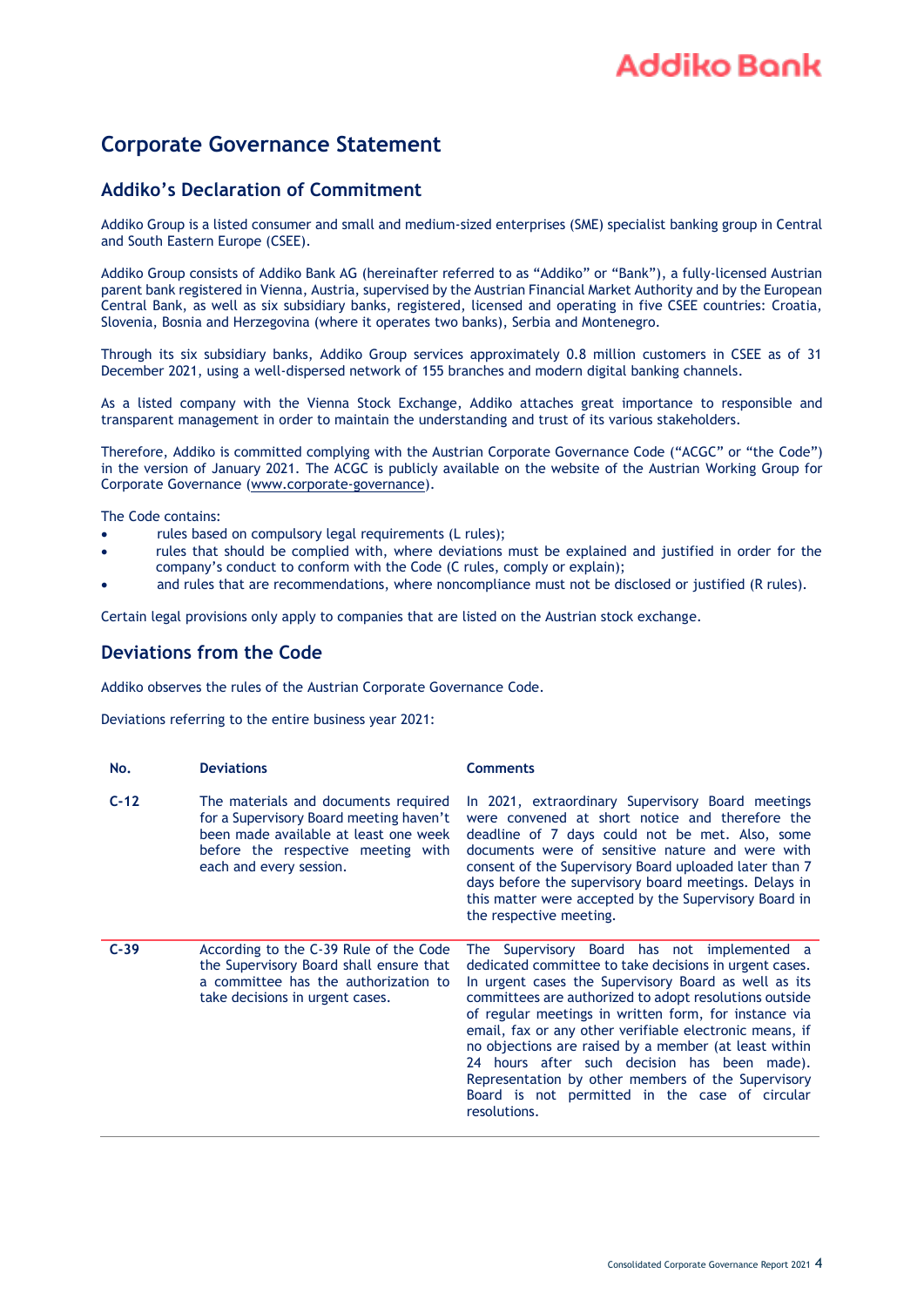# **Corporate Structure**

Addiko is a stock corporation established according to Austrian law and consists of the Management Board and the Supervisory Board (two-tier-system).

The Management Board is responsible for the management of the company in accordance with the law, the articles of association of Addiko Bank AG, and taking into account the interests of shareholders and the company's employees, as well as public interest with the objective of creating sustainable value in the interests of the company.

The Management Board decides on all matters prescribed by law, the by-laws, the articles of association, rules of procedures or guidance provided by the Supervisory Board and ensures compliance with the legal requirements and internal guidelines (compliance). It also takes the necessary measures to ensure that adequate internal guidelines are developed and implemented. The Management Board's responsibilities include - in particular - the bank's strategic management and direction, the allocation of resources, financial accounting and reporting, control and risk management, as well as a properly functioning business organization and corporate control. The Management Board meets on a weekly basis or more frequently, if required.

The Management Board works closely together with the Supervisory Board in a cooperative relationship of trust and for the benefit of the company. The Management Board reports to the Supervisory Board at a minimum within the scope prescribed by law or administrative guidelines, on all issues with relevance for the Group concerning strategy, the intended business policy, planning, business development, risk situation, risk management, staff development, reputation and compliance.

The Supervisory Board appoints the members of the Management Board, decides on the remuneration of the Management Board and regularly monitors the management activities of the Management Board and advises on fundamental matters related to the company. It takes part in making decisions as provided by law, the articles of association and its rules of procedures. The Supervisory Board meetings are convened by the chairperson and are held at least once during each calendar quarter. Ad-hoc meetings can be requested if required.



#### **Figure 1 Corporate Governance Structure of Addiko as of 31 December 2021**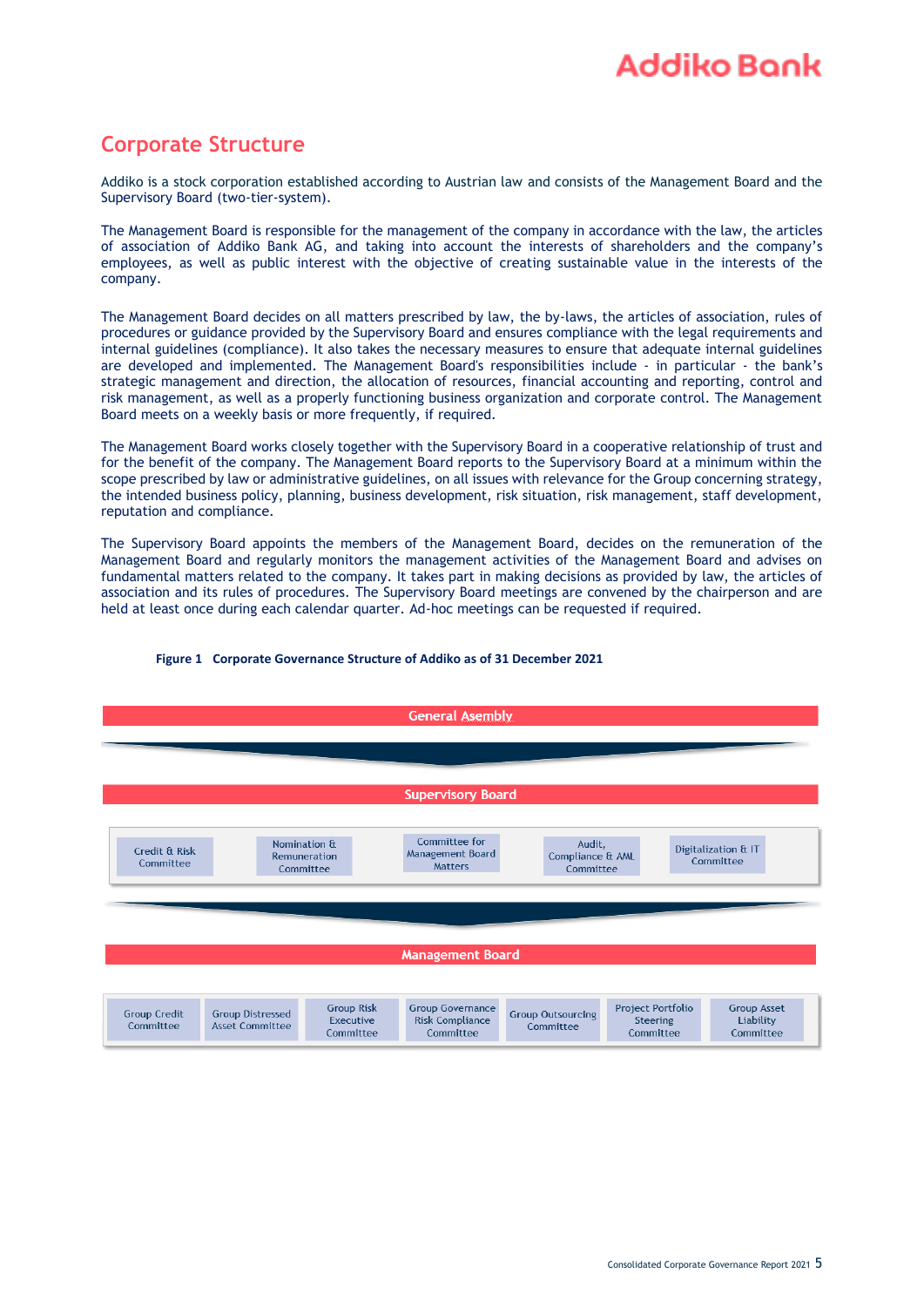# <span id="page-5-0"></span>**General Assembly**

The General Assembly as the highest-ranking body of Addiko consists of the shareholders of the company.

The share capital of Addiko amounts EUR 195,000,000 and is divided into 19,500,000 non-par value bearer shares which carry equal participation interest in the share capital.

In 2021, the General Assembly convened one ordinary meeting on 26 April 2021.

Based on Section 1 (2) COVID-19-GesG, Austrian Federal Legal Gazette (BGBl.) I No. 16/2020 as amended by BGBl. I No 156/2020 and based on COVID-19-GesV (BGBl. II No. 140/2020) as amended by the BGBl. II No. 616/2020, considering the interests of both the company and the participants, the meeting was held as "virtual general meeting".



**Figure 2 Shareholder structure as of 23 November 2021**

*Illustration based on most recen[t major holdings](https://www.addiko.com/major-holdings-notifications/) an[d directors dealings](https://www.addiko.com/directors-dealings/) notifications as of 23 November 2021 (Holdings below 4% of the shares are presented in a summarized form, next to holdings by the Management Board and the Supervisory Board). The information provided is based on sources that we consider to be reliable. Addiko Bank AG does not guarantee the accuracy or completeness of the text and graphs.*



#### **Figure 3 Shareholder structure as of 31 December 2021**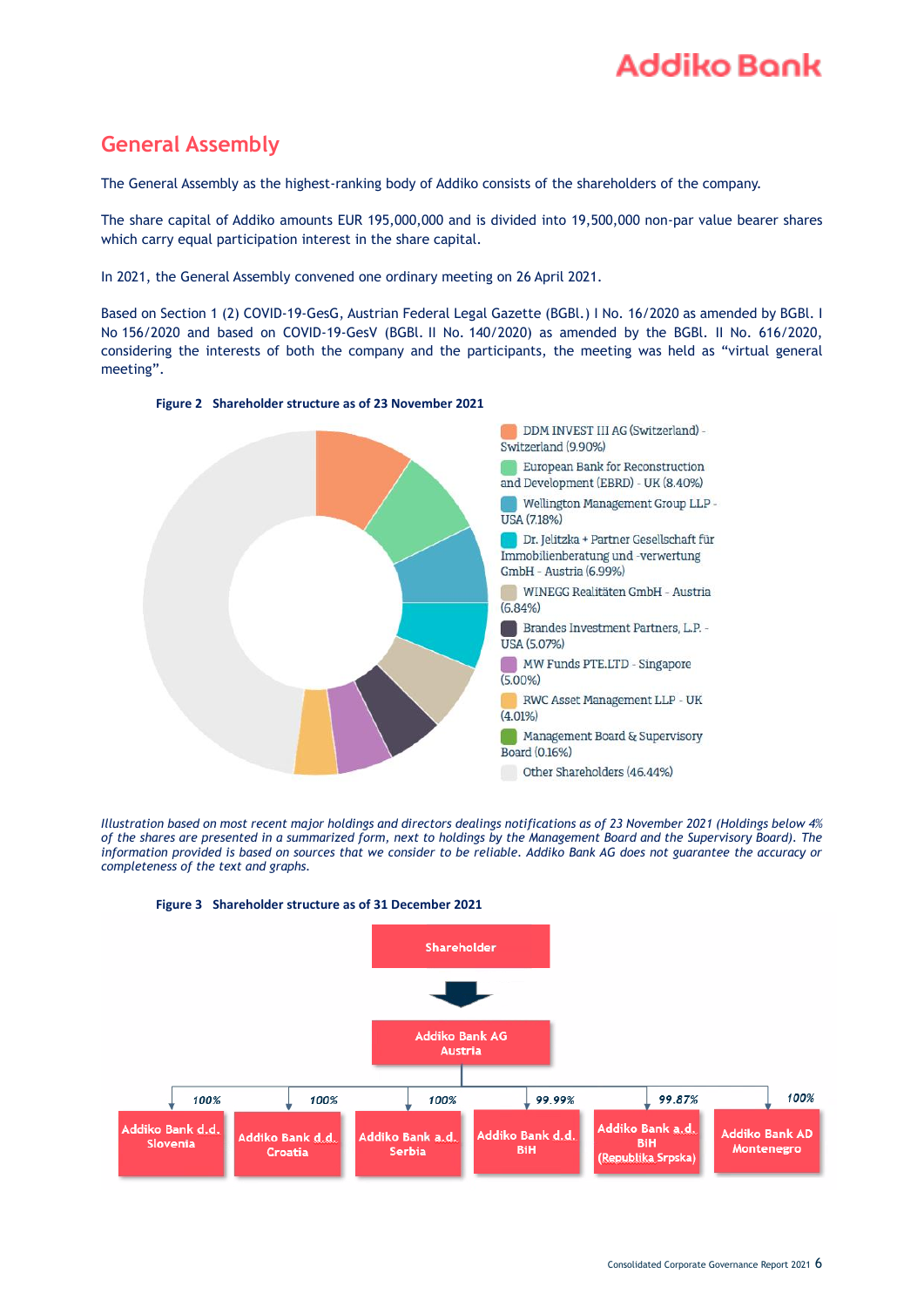# <span id="page-6-0"></span>**Supervisory Board**

# <span id="page-6-1"></span>**Supervisory Board members on 31 December 2021**

 $[C-58]$ 

#### The following changes were made during the financial year 2021:

On 26 April 2021, the ordinary General Assembly elected Pieter van Groos as new member of the Supervisory Board of Addiko Bank AG, while Herbert Juranek resigned from his position as Deputy and member of the Supervisory Board of Addiko Bank AG and became member of the Management Board as CEO.

In the following constituent Supervisory Board meeting on 28 April 2021, Pieter van Groos was appointed as Deputy of the Supervisory Board of Addiko among the Supervisory Board members.

The Supervisory Board consists of six shareholder representatives and two members delegated by the Works Council:

| <b>Name</b>                         | <b>Position</b>                  | Year of<br>birth | Date of first<br>appointment | End of the<br>mandate |
|-------------------------------------|----------------------------------|------------------|------------------------------|-----------------------|
| <b>Kurt Pribil</b>                  | Chair                            | 1957             | 10.07.2020                   | oGA 2024              |
| Pieter van Groos                    | Deputy                           | 1961             | 26.04.2021                   | oGA 2022              |
| Dragica Pilipovic-Chaffey           | Member                           | 1946             | 17.07.2015                   | oGA 2022              |
| Monika Wildner                      | Member                           | 1971             | 10.07.2020                   | oGA 2022              |
| Sebastian Prinz Schoenaich-Carolath | Member                           | 1957             | 06.06.2019                   | oGA 2022              |
| <b>Frank Schwab</b>                 | Member                           | 1969             | 27.11.2020                   | oGA 2022              |
| <b>Christian Lobner</b>             | Member /<br><b>Works Council</b> | 1978             | 22.09.2015                   | until dismissal       |
| <b>Thomas Wieser</b>                | Member /<br><b>Works Council</b> | 1980             | 29.07.2019                   | until dismissal       |

#### <span id="page-6-2"></span>**Members who left Supervisory Board in 2021**  $TC$ -581

| $100 - 100$<br><b>Name</b> | <b>Position</b> | Year of<br><b>birth</b> | Date of first<br>appointment | End of the<br>mandate |  |
|----------------------------|-----------------|-------------------------|------------------------------|-----------------------|--|
| <b>Herbert Juranek</b>     | Deputy          | 1966                    | 27.11.2020                   | 26.04.2021            |  |
|                            |                 |                         |                              |                       |  |

#### <span id="page-6-3"></span>**State Commissioners as of 31 December 2021**

| <b>Name</b>     | <b>Position</b>              | Year of<br>birth | Date of first<br>appointment | End of the<br>mandate |
|-----------------|------------------------------|------------------|------------------------------|-----------------------|
| Vanessa Koch    | State<br>Commissioner        | 1989             | 01.03.2019                   | 29.02.2024            |
| Lisa Marie Haas | Deputy State<br>Commissioner | 1989             | 01.03.2019                   | 29.02.2024            |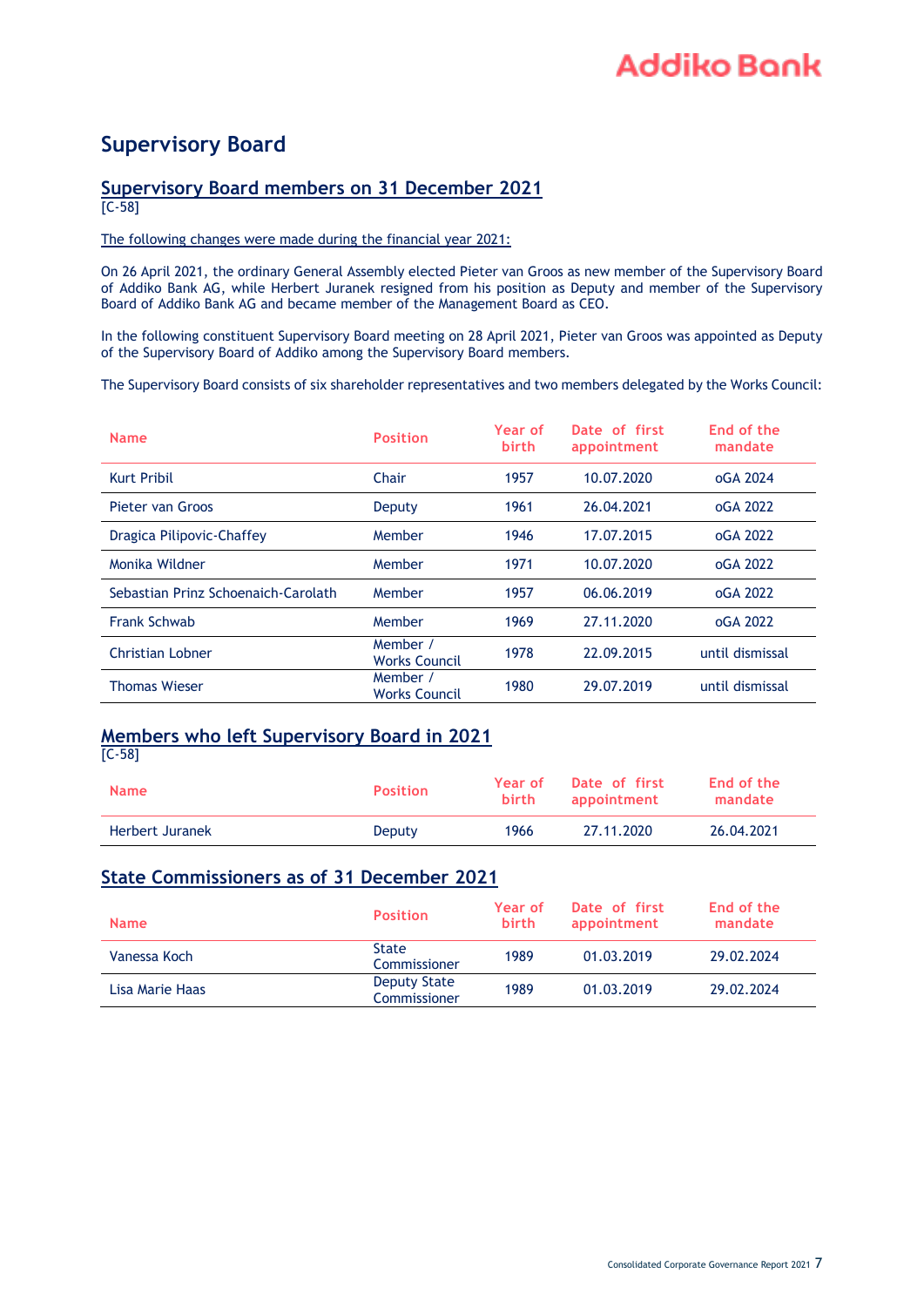#### <span id="page-7-0"></span>**Supervisory Board Mandates and comparable functions at other listed companies** [C-58]

The following Supervisory Board members hold further Supervisory Board mandates or perform a comparable function at a listed company. Members not listed, do not have a comparable function.

| <b>Name</b>    | Company                           | <b>Mandate</b>    | <b>Position</b> |
|----------------|-----------------------------------|-------------------|-----------------|
| Monika Wildner | Austrian CA Immobilien Anlagen AG | Supervisory Board | Member          |

### <span id="page-7-1"></span>**Independence Criteria for Assessment of Independence of the Supervisory Board members**

 $\overline{[C-53]}$ 

In accordance with and taking into consideration Appendix 1 of the ACGC, a member of the Supervisory Board shall be considered as independent if no private or other relationship with the company or its' Management Board exists, which would case a conflict of interest.

The majority of members of the Supervisory Board appointed by the General Assembly or delegated according to the articles of association shall be considered as independent. Every member of the Supervisory Board shall be responsible to declare its independence. Further, the following guidelines according to Appendix 1 of the ACGC shall be considered for the assessment of the independence of a member of the Supervisory Board:

- The Supervisory Board member shall not have served as a member of the Management Board or as a management level employee of the company or one of its subsidiaries in the past five years.
- The Supervisory Board member shall not maintain or have maintained in the past year any business relations with the company or one of its subsidiaries to an extent of significance for the member of the Supervisory Board. This shall also apply to relationships with companies in which a member of the Supervisory Board has a considerable economic interest, but not for exercising functions in the bodies of the group. The approval of individual transactions by the Supervisory Board pursuant to L-Rule 48 does not automatically mean the person is qualified as not independent.
- The Supervisory Board member shall not have acted as auditor of the company or have owned a share in the auditing company or have worked there as an employee in the past three years.
- The Supervisory Board member shall not be a member of the Management Board of another company in which a member of the Management Board of the company is a Supervisory Board member.
- A Supervisory Board member may not remain on the Supervisory Board for more than 15 years. This shall not apply to Supervisory Board members who are shareholders with a direct investment in the company or who represent the interests of such a shareholder.
- The Supervisory Board member shall not be a closely related (direct offspring, spouses, life partners, parents, uncles, aunts, sisters, nieces, nephews) of a member of the Management Board or of persons having one of the aforementioned relations.

According to the criteria listed above for the independence of Supervisory Board members, all Supervisory Board members of Addiko Bank AG within the business year 2021 can be classified as independent.

# <span id="page-7-2"></span>**Independent members of the Supervisory Board members**

 $TC-541$ 

In the case of companies with a free float of more than 20%, the members of the Supervisory Board elected by the General Assembly or delegated by shareholders in accordance with the articles of incorporation shall include at least one independent member pursuant to C-Rule 54 who is not a shareholder with a stake of more than 10% or who represents such a shareholder's interests.

In the case of companies with a free float of over 50%, at least two members of the Supervisory Board must meet these criteria.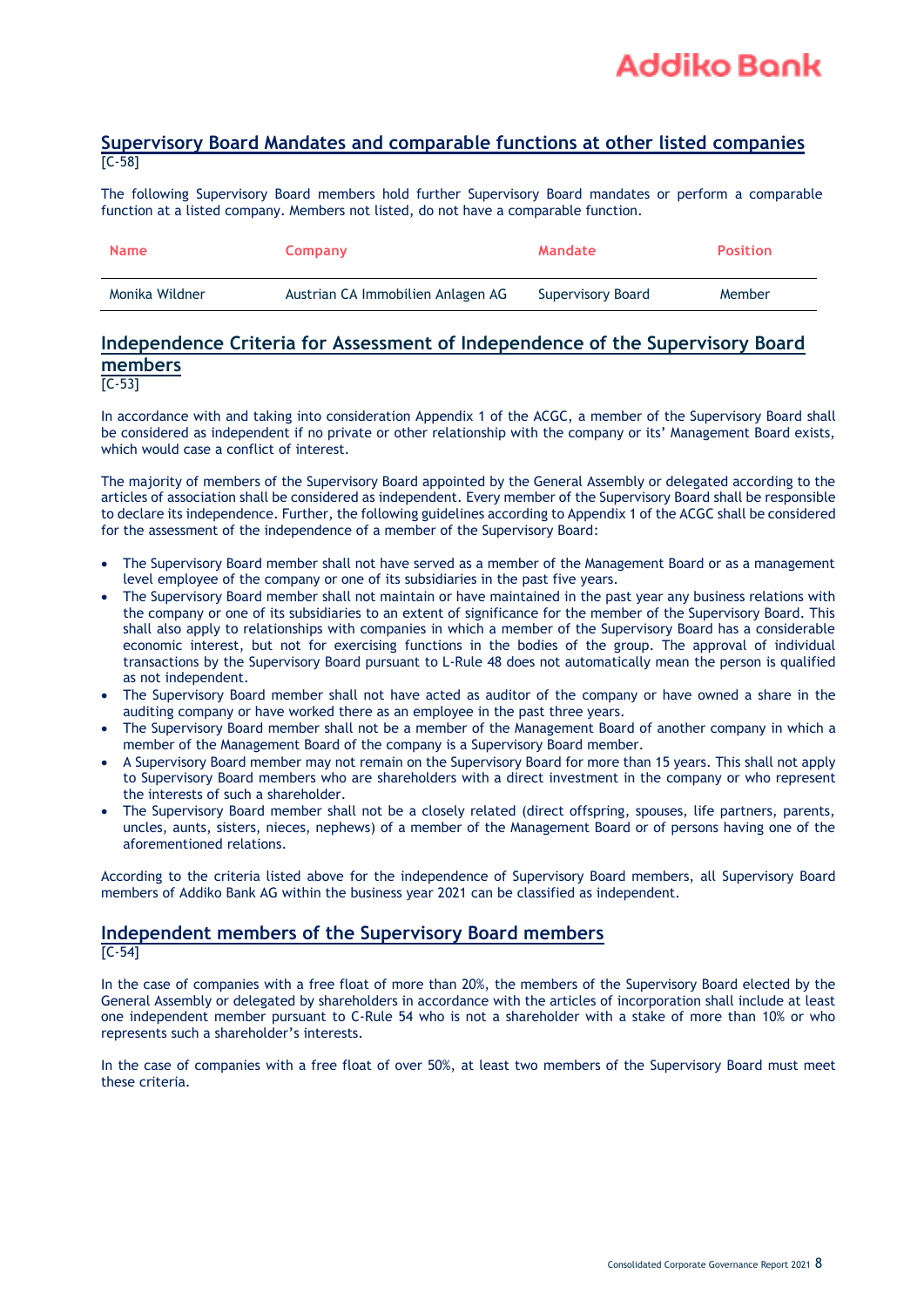In Addiko the following members of the Supervisory Board can be classified as independent members under C-Rule 54 in this matter:

| <b>Name</b>                         | <b>Position</b> | Year of<br><b>birth</b> | Date of first<br>appointment | End of the<br>mandate |
|-------------------------------------|-----------------|-------------------------|------------------------------|-----------------------|
| <b>Kurt Pribil</b>                  | Chair           | 1957                    | 10.07.2020                   | oGA 2024              |
| Herbert Juranek                     | Deputy          | 1966                    | 27.11.2020                   | 26.04.2021            |
| Pieter van Groos                    | Deputy          | 1961                    | 26.04.2021                   | oGA 2022              |
| Dragica Pilipovic-Chaffey           | Member          | 1946                    | 17.07.2015                   | oGA 2022              |
| Monika Wildner                      | Member          | 1971                    | 10.07.2020                   | oGA 2022              |
| Sebastian Prinz Schoenaich-Carolath | Member          | 1957                    | 06.06.2019                   | oGA 2022              |
| <b>Frank Schwab</b>                 | Member          | 1969                    | 27.11.2020                   | oGA 2022              |

#### <span id="page-8-0"></span>**Supervisory Board Activity Report**

 $[C-36, C-58]$ 

In 2021, the Supervisory Board convened fourteen meetings and adopted eleven decisions via circular resolution.

The Supervisory Board members attended the meetings of the Supervisory Board as shown below:

| <b>Name</b>                         | <b>Position</b>        | Meetings attended /<br>out of | <b>Excused</b> |
|-------------------------------------|------------------------|-------------------------------|----------------|
| <b>Kurt Pribil</b>                  | Chair                  | 14/14                         | 0              |
| Herbert Juranek <sup>1</sup>        | Deputy                 | 7/8                           |                |
| Pieter van Groos <sup>2</sup>       | Deputy                 | 6/6                           | 0              |
| Dragica Pilipovic-Chaffey           | Member                 | 12/14                         | 2              |
| Monika Wildner                      | Member                 | 12/14                         | 2              |
| Sebastian Prinz Schoenaich-Carolath | Member                 | 14/14                         | 0              |
| <b>Frank Schwab</b>                 | Member                 | 12/14                         | 2              |
| <b>Christian Lobner</b>             | Member / Works Council | 14/14                         | 0              |
| <b>Thomas Wieser</b>                | Member / Works Council | 14/13                         |                |

Within the scope of its responsibilities and based on the requirements of the law, the articles of association and rules of procedures, the Supervisory Board of Addiko Bank AG appoints, supervises and advises the Management Board and is directly involved in decisions of fundamental importance to the bank. It works together closely with the Management Board in a cooperative relationship of trust and for the benefit of the company. The Supervisory Board decides on the appointment and dismissal of members of the Management Board including long-term succession planning for the Management Board based on proposals of the Committee for Management Board Matters, further considering recommendations of the Nomination and Remuneration Committee. Based on proposals of the Nomination and Remuneration Committee, the Supervisory Board determines the total remuneration of the individual members of the Management Board resolves on the remuneration system for the Management Board and reviews it regularly.

 $1$  Mr. Juranek was appointed as member of the Supervisory Board until 26 April 2021

 $2$  Mr. van Groos was elected by the General Assembly on 26 April 2021 as new member of the Supervisory Board. Afterwards six meetings were held in business year 2021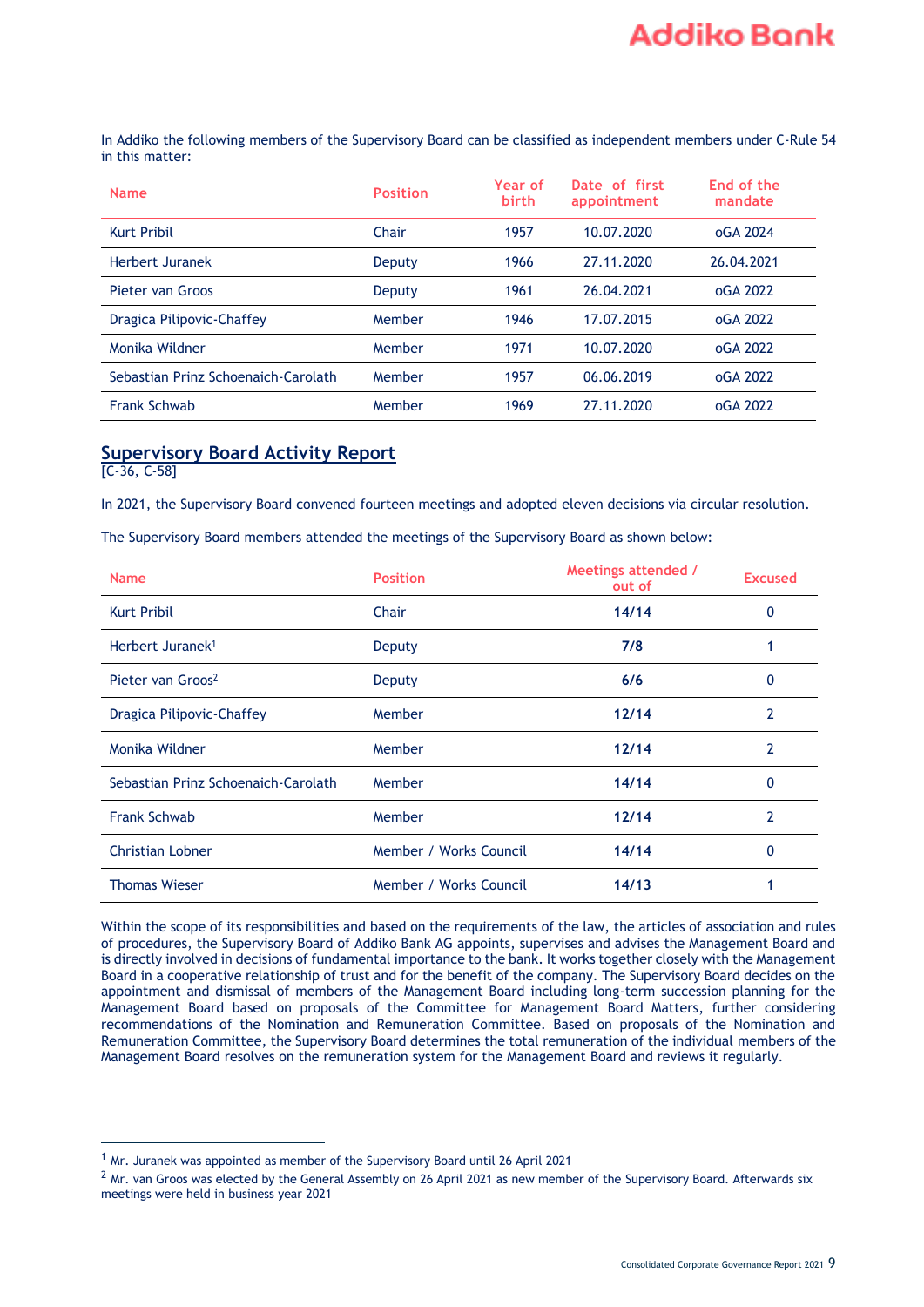Based on the reports on risks arising from banking business, the Supervisory Board discussed with the Management Board the adequacy of capital and liquidity. The Management Board regularly informed the Supervisory Board about regulatory developments and the resulting measures.

The Supervisory Board regularly received reports by Internal Audit, Compliance and AML, Internal Control System (ICS) and Risk functions and examined those in detail. The Management Board discussed strategies and major specific measures in detail with the Supervisory Board. Legal transactions requiring approval were submitted to the Supervisory Board, and the Supervisory Board was given ample opportunity to thoroughly examine any reports and resolutions proposed by the Management Board.

The Supervisory Board reviewed the annual financial statement as well as the consolidated financial statement and the consolidated Non-Financial Report for 2020, the Management Board Report and Corporate Governance Report for 2020, the Report of the Supervisory Board, the proposal on the allocation of the annual profit.

In addition, the Supervisory Board decided, among other topics, upon the Budget 2022, the Recovery Plan 2021, the amendments of the Organizational Chart, the amendments of the Business and Risk Strategy, the Internal Audit Charter and Internal Audit Plan, Group AML/CTF Policy and the Group Risk Appetite Statement, the Remuneration Policy, the Fit & Proper Assessment of the Supervisory Board and Management Board.

The Chairman of the Supervisory Board and – within their respective functional responsibility – the chairpersons of the Supervisory Board committees are informed without delay by the Chairman of the Management Board or by the respectively responsible Management Board member about important events of material significance for the assessment of the situation, development and management of Addiko Bank AG and/or the Group. The Chairman of the Supervisory Board engages in discussions with investors on Supervisory Board - related topics when necessary and regularly informs the Supervisory Board of the substance of such discussions.

Furthermore, the Supervisory Board took decisions on several transactions requiring approval according to the rules of procedures of the Management Board and Supervisory Board.

#### <span id="page-9-0"></span>**Committees of the Supervisory Board**

[C-34, C-39]

The Supervisory Board has established the following five standing committees, i.e. the Credit and Risk Committee, the Audit, Compliance and AML Committee, the Nomination and Remuneration Committee, the Digitalization and IT Committee and the Committee for Management Board Matters. To the extent required, the committees coordinate their work and consult each other on an ad hoc basis. The committee chairpersons report regularly to the Supervisory Board on the work of the committees.

The establishment of these committees and their decision-making powers are defined in the applicable rules of procedures of the Supervisory Board of Addiko, the Austrian Banking Act (Bankwesengesetz, "BWG") and EBA/GL/2017/11.

The delegation of members to the committees from the Works Council is done in accordance with the provisions of the Austrian Labour Act (Arbeitsverfassungsgesetz). The chair of a committee reports regularly to the plenary meeting of the Supervisory Board on the work of the respective committee.

#### **Credit and Risk Committee**

In 2021, the Credit Committee and Risk Committee have been merged into one Committee.

| <b>Name</b>                  | <b>Position</b>                                   |
|------------------------------|---------------------------------------------------|
| Herbert Juranek              | Chair - until 26.04.2021                          |
| Pieter van Groos             | Chair - since 28,04,2021                          |
| Monika Wildner               | Deputy - since 28.04.2021                         |
| Dragica Pillipovic - Chaffey | Deputy until 28.04.2021 / Member since 28.04.2021 |
| <b>Kurt Pribil</b>           | Member                                            |
| <b>Frank Schwab</b>          | Member                                            |
| <b>Christian Lobner</b>      | Member / Works Council                            |
| <b>Thomas Wieser</b>         | Member until 28,04,2021                           |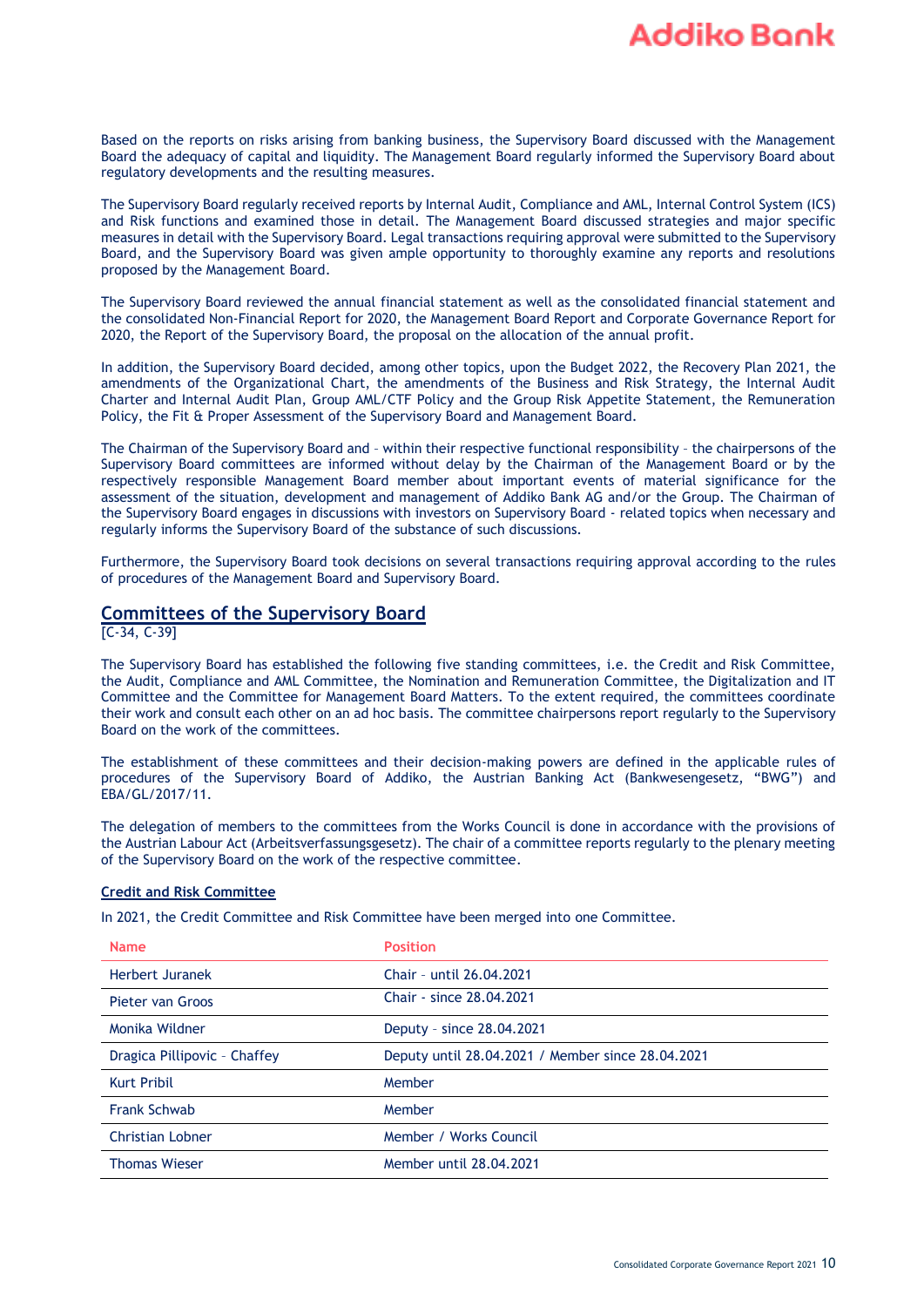The Credit and Risk Committee is an advisory committee to the Supervisory Board and in accordance with the rules of procedures of the Supervisory Board the highest credit decision making committee, granting of loans and credits to customers or to a group of affiliated customers in accordance with the rules of procedures of the Supervisory Board. The credit authority levels refer to credit decisions for "Group of borrowers" in Group competence, e.g. with a gross exposure exceeding the credit authorities of subsidiaries. Furthermore, any intragroup limit to any subsidiary within Addiko Group referring to any kind of exposure/investment must be approved by the Credit and Risk Committee of Supervisory Board.

The Committee is also responsible for advising the Management Board on the credit institution's current and future risk profile and risk strategy; monitoring implementation of that risk strategy in the context of controlling, monitoring and limiting risks and monitoring capital adequacy and liquidity; verifying whether the prices of the services and products offered by the credit institution adequately consider the credit institution's business model and risk strategy and submitting, if necessary, a plan with remedial measures.

The Committee advises the Management Board on the current and future risk tolerance and risk strategy of Addiko, monitors the implementation of this risk strategy in connection with the control, monitoring and limitation of risks in accordance with § 39 (2b)(1) to (14) BWG, capital adequacy and liquidity, review of whether the pricing of the services and products offered by a credit institution adequately takes into account the business model and risk strategy of the credit institution and, if necessary, submission of a plan with remedial measures, without prejudice to the tasks of the Committee, whether the incentives offered by the internal compensation system take into account the risk, capital, liquidity and the likelihood and timing of realized gains.

The Committee collaborates with other committees whose activities may have an impact on the risk strategy (e.g. Audit, Compliance and AML Committee) and regularly communicates with Addiko's internal control functions, in particular the risk management function.

The Credit and Risk Committee held nine meetings and adopted six decisions via circular resolution in 2021.

The following changes were made during the financial year 2021:

In the constituent Supervisory Board meeting from 28 April 2021, which was held due to the resignation of Herbert Juranek and following appointment of Pieter van Groos as member of the Supervisory Board, Pieter van Groos was appointed as Chair, Monika Wildner as Deputy and Dragica Pilipovic-Chaffey as member of the Credit and Risk Committee.

#### **Audit, Compliance and AML Committee**

| <b>Name</b>                         | <b>Position</b>                                    |
|-------------------------------------|----------------------------------------------------|
| Dragica Pilipovic-Chaffey           | Chair - since 28,04,2021                           |
| Monika Wildner                      | Deputy                                             |
| Sebastian Prinz Schoenaich-Carolath | Chair until 28.04.2021 / Member - since 28.04.2021 |
| <b>Frank Schwab</b>                 | Member                                             |
| <b>Christian Lobner</b>             | Member / Works Council                             |

The Audit, Compliance and AML Committee is an advisory and limited decision making Committee to the Supervisory Board. The key tasks of the Audit, Compliance and AML Committee pursuant to § 63a (4) BWG include the auditing of Annual Financial Statements and Consolidated Group Financial Statements including the consolidated Non-Financial-Report and prepares the adoption of the Annual Financial Statements as well as the proposal on the allocation of the annual profit by the Supervisory Board. The Committee further reviews the Report of the Supervisory Board and the (consolidated) Management Report. The Chair of the Committee invites the bank auditor for an additional session regarding the communication between the Company and its bank auditor without the Management Board being present.

Moreover, the Committee issues recommendations for improving reliability and supervises the effectiveness of the company's Internal Audit, Compliance and AML, Internal control system (ICS) and Risk function and examines those in detail.

The Committee held six meetings and adopted two decisions via circular resolution in 2021.

The following changes were made during the financial year 2021: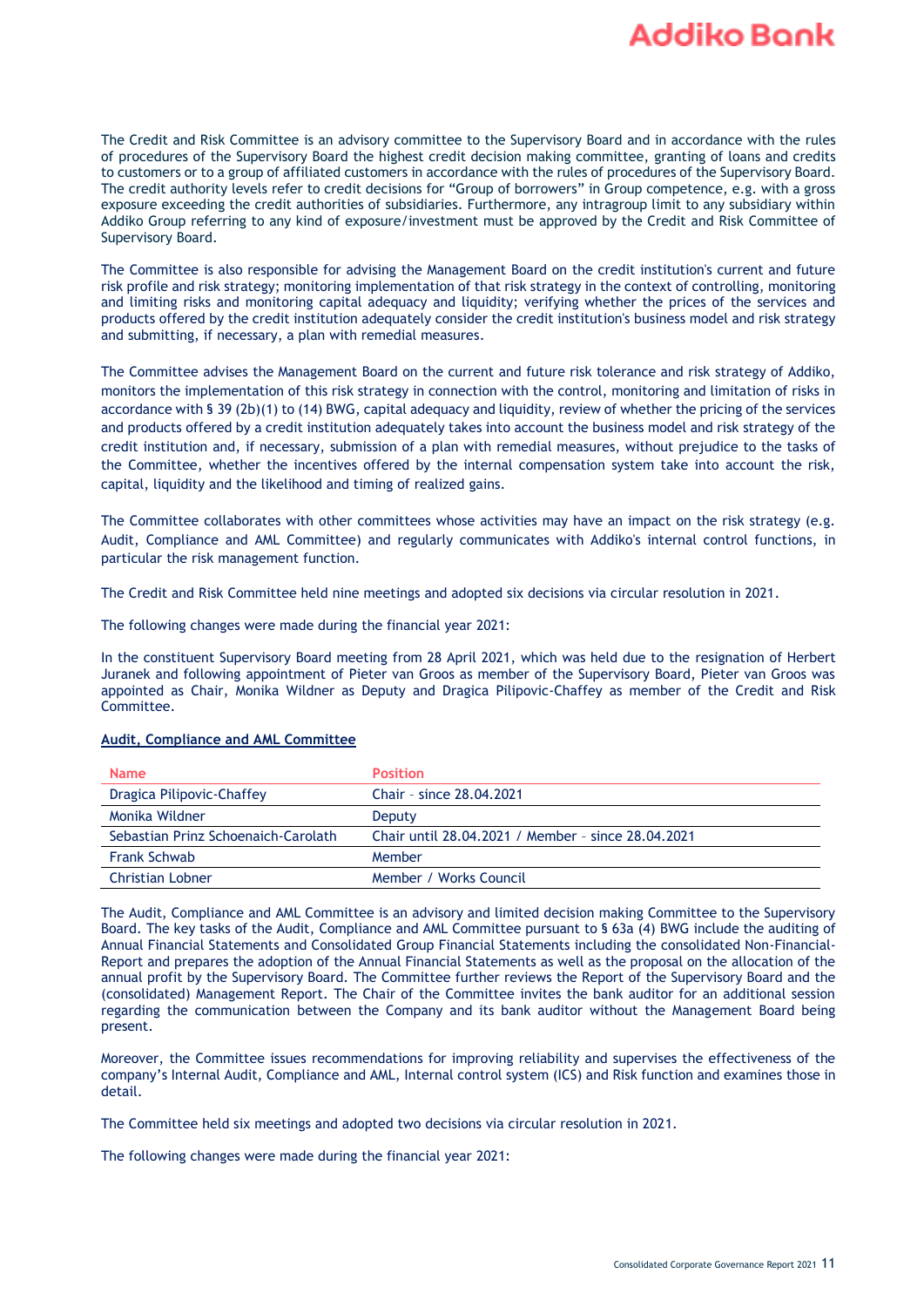In the constituent Supervisory Board meeting from 28 April 2021, which was held due to the resignation of Herbert Juranek and following appointment of Pieter van Groos as member of the Supervisory Board, Dragica Pilipovic-Chaffey was appointed as Chair and Sebastian Prinz Schoenaich-Carolath as member of the Audit, Compliance and AML Committee.

#### **Nomination and Remuneration Committee**

| <b>Name</b>                         | <b>Position</b>           |
|-------------------------------------|---------------------------|
| Sebastian Prinz Schoenaich-Carolath | Chair                     |
| <b>Kurt Pribil</b>                  | Deputy                    |
| Pieter van Groos                    | Member - since 28,04,2021 |
| Herbert Juranek                     | Member - until 30.03.2021 |
| <b>Frank Schwab</b>                 | Member - since 30.03.2021 |
| Monika Wildner                      | Member                    |
| <b>Thomas Wieser</b>                | Member / Works Council    |

The Nomination and Remuneration Committee submits proposals to the Supervisory Board for filling vacant mandates on the Management Board and deals with succession planning. The Committee supports the Supervisory Board also with the preparation of proposals to the General Assembly for filling of vacancies on the Supervisory Board.

Furthermore, the Committee considers its recommendations on diversity targets and reviews the fit and proper status of the members of the Management Board and Supervisory Board. The Nomination and Remuneration Committee deals with the Management Board succession planning; regular Fit & Proper evaluation of Management Board and Supervisory Board members regarding their knowledge, skills and experience; assessing the structure, size, composition and performance of the Management Board and the Supervisory Board periodically, but in any case, if occasions imply the necessity for a new evaluation.

The Committee prepares resolutions on remuneration matters, including resolutions that have an impact on the company's risk and risk management and must be passed by the Supervisory Board. The Committee reviews, discusses and suggests changes to the remuneration policy and monitors the remuneration practices as well as the incentive structure of the company.

The Committee held ten meetings and adopted one decision via circular resolution in 2021.

The following changes were made during the financial year 2021:

Herbert Juranek resigned from his position as member of the Nomination- and Remuneration Committee as of 30 March 2021 and Frank Schwab was appointed as member of the Committee from within the Supervisory Board. In the constituent meeting on 28 April 2021 Pieter van Groos was appointed as additional member of the Committee.

#### **Committee for Management Board Matters**

| <b>Name</b>                         | <b>Position</b>           |
|-------------------------------------|---------------------------|
| <b>Kurt Pribil</b>                  | Chair                     |
| Sebastian Prinz Schoenaich-Carolath | Deputy                    |
| Dragica Pilipovic-Chaffey           | Member - since 22.03.2021 |
| Herbert Juranek                     | Member - until 22.03.2021 |
| Pieter van Groos                    | Member - since 28.04.2021 |

The Committee for Management Board Matters is a decision-making committee responsible for the exercise of representative rights pursuant to the Stock Corporation Act (Aktiengesetz, "AktG") and is required to advise on and manage the legal relationships between the company and the members of the Management Board except for the appointment and dismissal of the members of the Management Board.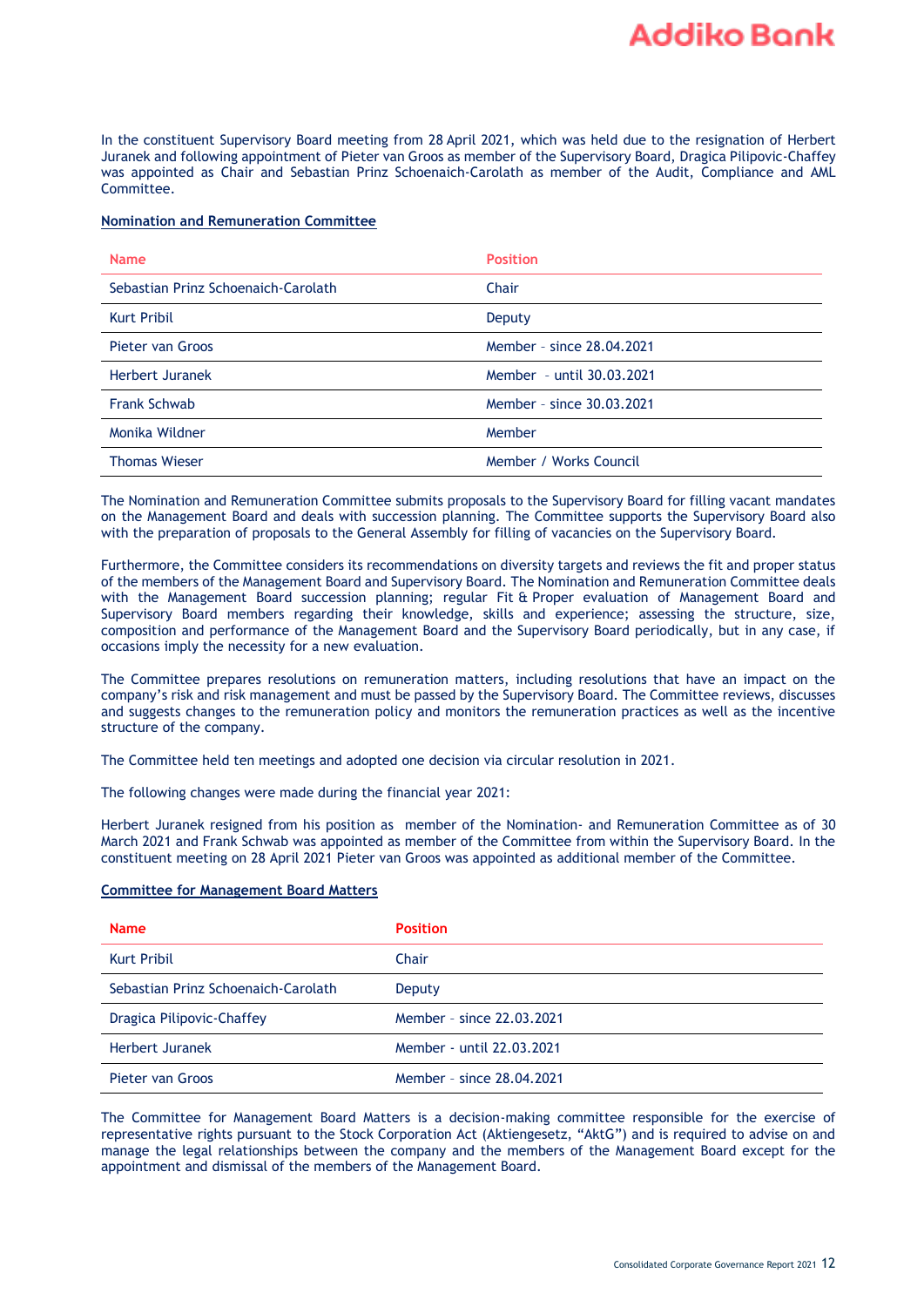In particular, it deals with provisions in the individual Management Board members' employment contracts and makes changes to the contracts as needed.

The Committee held six meetings and two decisions via circular resolution in 2021.

The following changes were made during the financial year 2021:

Herbert Juranek resigned from his position as member of the Committee for Management Board Matters as of 22 March 2021 and Dragica Pilipovic-Chaffey was appointed as member of the Committee. Furthermore, in the constituent meeting on 28 April 2021 Pieter van Groos was appointed as member of the Committee.

#### **Digitalization and IT Committee**

| <b>Name</b>          | <b>Position</b>        |
|----------------------|------------------------|
| <b>Frank Schwab</b>  | Chair                  |
| Monika Wildner       | Deputy                 |
| <b>Kurt Pribil</b>   | Member                 |
| Pieter van Groos     | Member                 |
| <b>Thomas Wieser</b> | Member / Works Council |

The Digitalization and IT Committee was implemented in 2021 and held its first meeting on 14 December 2021.

Addiko Group repositioned itself as a specialist Consumer and SME banking group with a focus on growing its Consumer and SME lending activities, as well as payment services (its "focus areas") and has placed the further development to digital banking at the core of its strategy. To properly answer and adapt to the dynamics within the IT and digitalization market, an advisory committee to the Supervisory Board was formed.

The Digitalization and IT Committee supports the Supervisory Board in the supervision and support of the Management Board of Addiko Bank AG regarding Addiko Groups IT and Digitalization strategy regarding Addiko's current and future IT landscape, IT infrastructure, as well as digital business developments, approach and progress towards Digitalization, open banking, partnerships and FinTech activities.

The Committee is informed and involved as early as possible by the respective Management Board member regarding Digitalization and IT projects, to enable the Committee to properly report to the Supervisory Board about the impact of such projects on the current and/or future Digitalization and IT structure of Addiko. The Committee endorses projects and reports to the Supervisory Board for approval.

#### <span id="page-12-0"></span>**Self-evaluation of the Supervisory Board Members**

 $TC-36$ ]

The statutory regulation, according to which the Supervisory Board has to meet at least once every quarter, is a minimum requirement. In addition, further meetings are to be held to the extent required. If necessary, items on the agenda can be dealt with the Supervisory Board and its Committees without the participation of the Management Board members. The number of meetings of the Supervisory Board must be disclosed in the Corporate Governance report. On an annual basis, the Supervisory Board shall evaluate the efficiency of its' activities, as well as its' organization and working methods (self-evaluation).

<span id="page-12-1"></span>In the reporting year, the Supervisory Board conducted a self-evaluation of its activities in accordance with C Rule 36 ACGC within the  $3^{rd}$  Quarter 2021. In line with the recommended self-assessment forms, the Supervisory Board of Addiko Bank AG, evaluated the efficiency of its' activities, as well as organisation and work procedures.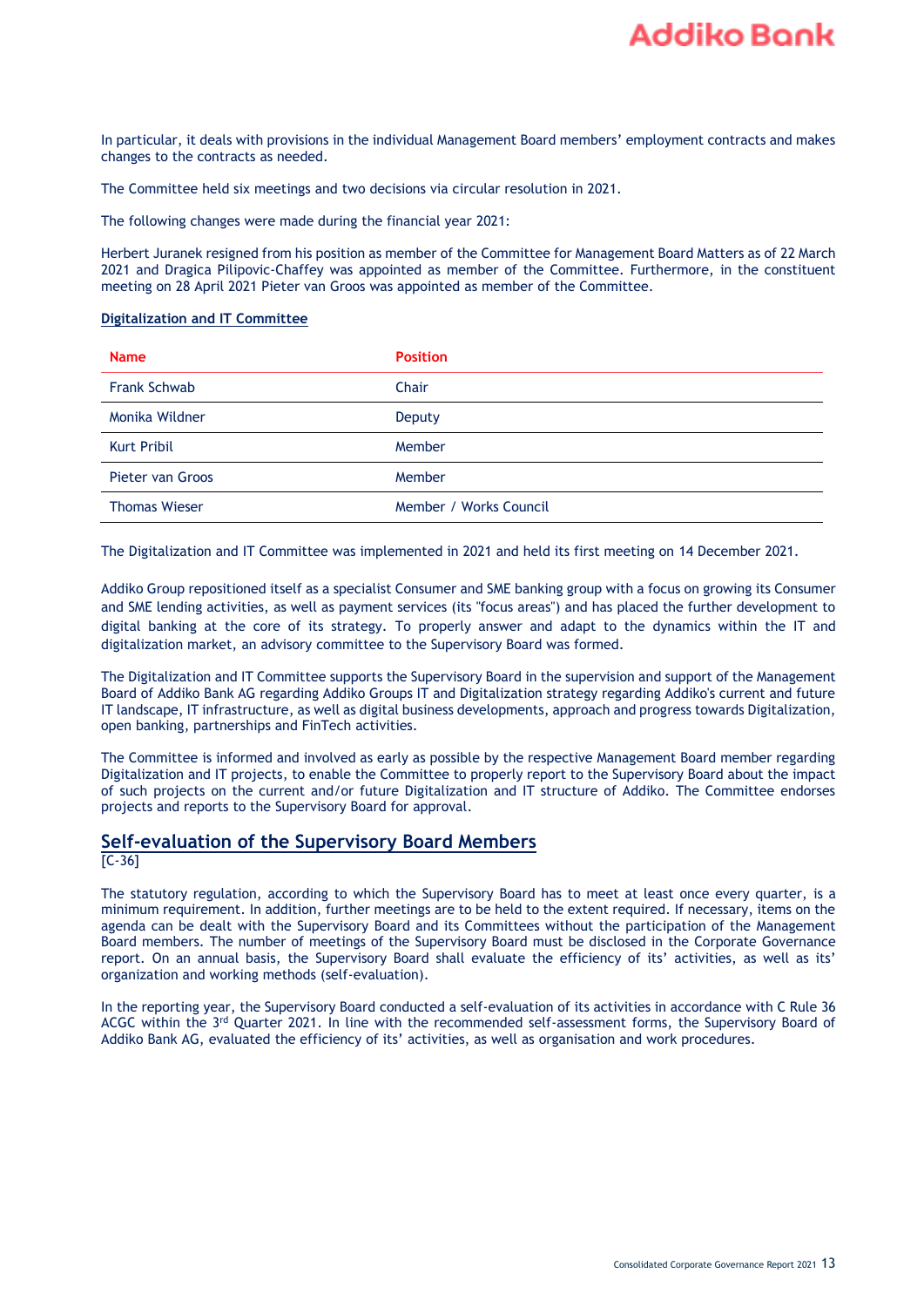### **Management Board**

### <span id="page-13-0"></span>**Management Board members of Addiko Bank AG as of 31 December 2021 and allocation of responsibilities**

| $[C-16]$               |                 |               |                              |                       |  |  |
|------------------------|-----------------|---------------|------------------------------|-----------------------|--|--|
| <b>Name</b>            | <b>Position</b> | Year of birth | Date of first<br>appointment | End of the<br>mandate |  |  |
| <b>Herbert Juranek</b> | CEO             | 1966          | 01.05.2021                   | 01.05.2024            |  |  |
| Tadej Krasovec         | <b>CRO</b>      | 1977          | 01.06.2021                   | 01.06.2024            |  |  |
| Ganesh Krishnamoorthi  | CMO & CIO       | 1977          | 01.08.2020                   | 31.07.2023            |  |  |



**Herbert Juranek Tadej Krasovec Chief Executive Officer (CEO)** 

Chief Financial Officer (CFO**)** Group Integrated Risk Management Group Finance Controlling and Reporting Controlling Controlling Group Model and Data Group Model and Data Group Model and Data Group Model and Risk Stream Transform Investor Relation / Group Corporate Development Group Credit Risk Group Human Resources Group Human Resources Board Office Group Legal and Board Affairs Group Treasury & ALM Group Organisation, Projects & Process Management



Risk Stream Transformation and Development<br>Group Credit Risk Management



**Ganesh Krishnamoorthi Chief Market, IT & Digitalization Officer (CMO & CIO)**

Group Consumer Group Marketing & Corporate Communications Group IT IT Application Development and Management Group SME Group Digital Product Group Digital Banking Group Business and Sales Controlling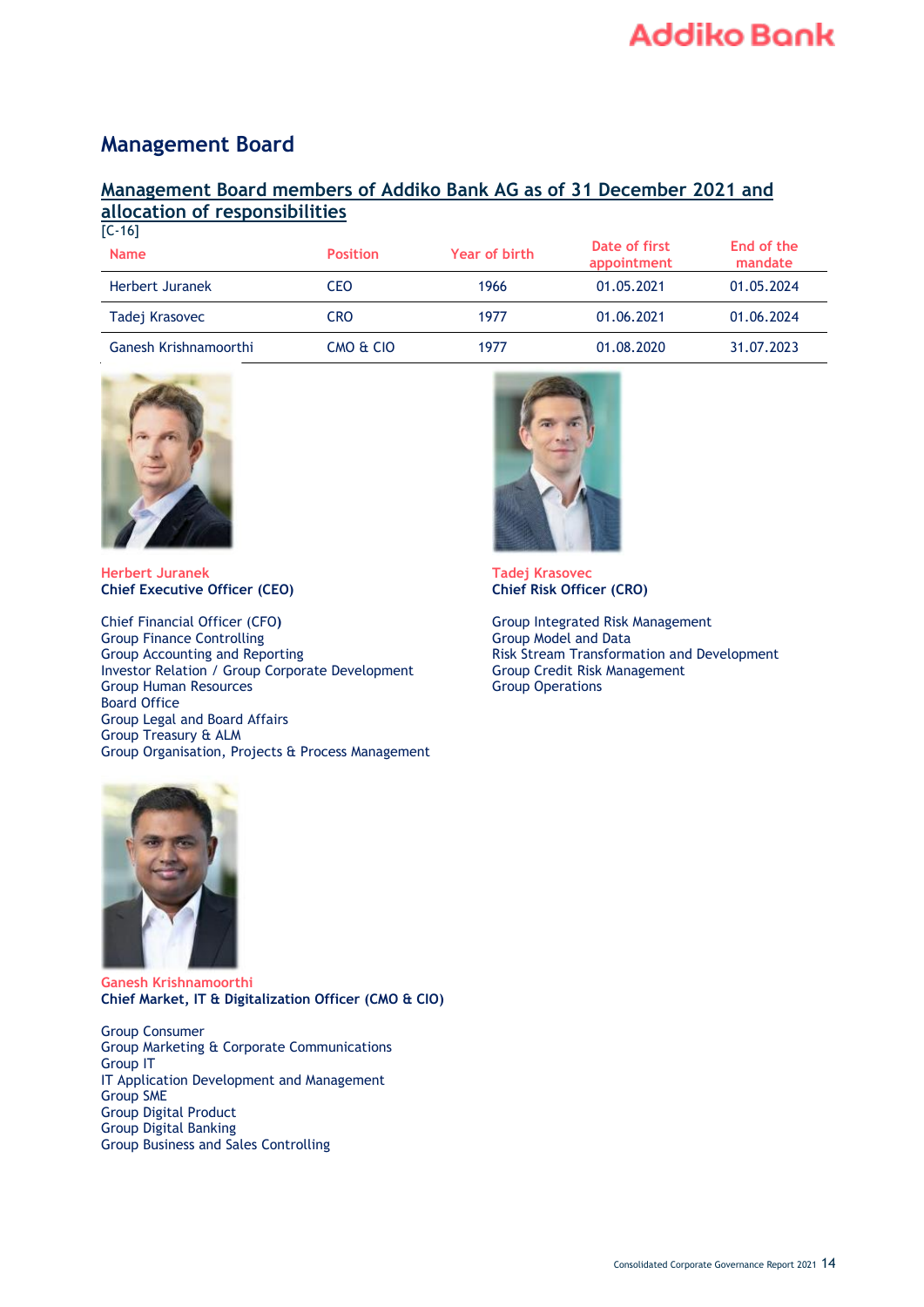Group Audit, Group Compliance and AML (organizationally embedded in Group Integrated Risk Management), Data Protection Office (organizationally embedded in Group Legal and Board Affairs), CISO function (organizationally embedded in Integrated Risk Management), ECB/SPOC (organizationally embedded in Group Accounting and Reporting) report to whole Management Board.

#### <span id="page-14-0"></span>**Members who left the Management Board in 2021**

[C-16]

#### **Csongor Nemeth**

Chief Executive Officer (CEO), born 1974 Initially appointed: 01.11.2015, resigned from his position as of 31.05.2021

**Markus Krause** Chief Risk Officer / Chief Financial Officer (CRO/CFO), born 1968 Initially appointed: 17.08.2015, resigned from his position as of 31.05.2021

#### <span id="page-14-1"></span>**Committees of the Management Board**

Following committees of the Management Board have been established in Addiko:

#### **Credit Committee**

The Credit Committee is the highest credit authority on Management Board level for all loans/exposures not having "Watch List 2" status, nor being Non-Performing Exposure (NPE).

The Management Board delegates to the Committee its approval right and voting right for limit and loan credit applications, for loans/exposures not having "Watch List 2" status, nor being Non-Performing Exposures, according to the current valid internal regulations/policies.

#### **Distressed Asset Committee**

The Distressed Asset Committee is the highest Credit Authority on Management Board level for loans/exposures having "Watch List 2" status or being NPL.

The Management Board delegates to the Committee its approval right and voting right for loans/exposures having Watch List 2 status, or being Non-Performing Exposures, according to the current valid internal regulations/policies.

#### **Risk Executive Committee**

The Risk Executive Committee is a strategic Group platform for the risk management and control function to discuss risk-relevant issues and the measures to be taken.

It may decide on recommendations on audit and non-financial (including legal risks) risk topics and on risks within the Scope of this Committee and especially on reports to the Supervisory Board only if all three Group Management Board Members participate.

#### **Governance Risk Compliance Committee**

The Governance Risk Compliance Committee provides an overview about important audit, legal, compliance and other ICS related topics and discussion and advisory forum on adequate mitigation and development measures.

It may decide on recommendations within the Scope of this Committee and especially on reports to the Supervisory Board only if all three Group Management Board Members participate.

#### **Asset and Liability Committee**

The scope of the Committee is the steering of market and liquidity risk positions resulting from group assets and liabilities. On the basis of presented reports and proposals, members of the Committee take decisions on material activities with the aim of positioning the bank according to expectations of market and liquidity developments and optimizing the balance sheet structure from a risk/return perspective.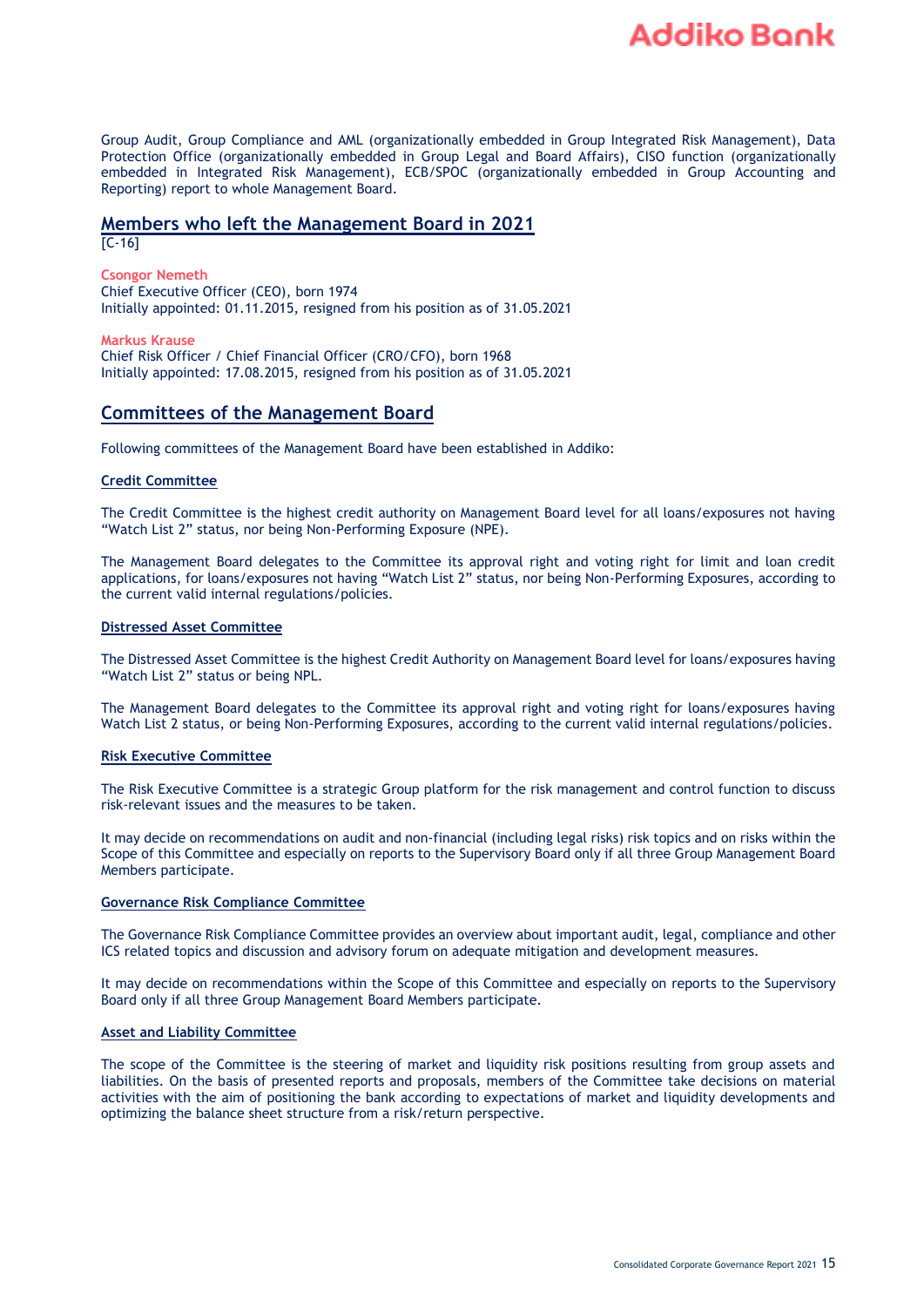#### **Outsourcing Committee**

The Outsourcing Committee is an advisory committee and was founded to enable the Management Board to make informed decisions on new and changed outsourcing requests as defined in the Outsourcing Policy and to effectively monitor, steer and oversee the outsourced Activities.

Project requests will be discussed in the Outsourcing Committee if their project budget is in the scope of Supervisory Board approval, or the project was qualified as high and very high risks according to internal policies and procedures.

#### **Project Portfolio Steering Committee**

The Committee acts as decision body for approval of new group projects already budgeted up to limit needing Supervisory Board approval or for projects to be closed. The Committee oversees the performance of the group and local project portfolios and takes corrective actions, where needed.

# <span id="page-15-0"></span>**Information on the working procedures of the Management Board**

[C-16]

In addition to the allocation of tasks and responsibilities within the Management Board, attachment 1 shows all transactions and measures exceeding the scope of section 95 (5) of the Austrian Stock Corporation Act and, therefore, requiring the approval of Supervisory Board.

#### <span id="page-15-1"></span>**Supervisory Board Mandates and Comparable Functions in companies outside the Group**

 $[C-16, 26]$ 

None of the Management Board member holds any Supervisory Board mandate or performs any comparable function in a company outside the Group.

### <span id="page-15-2"></span>**Members of the Management Board and Supervisory Board of Addiko held mandates in following subsidiaries of Addiko Group at 31 December 2021**

#### **Management Board Members**

| <b>Name</b>           | <b>Subsidiary</b>                                       | <b>Corporate Body</b>     | <b>Position</b>              |
|-----------------------|---------------------------------------------------------|---------------------------|------------------------------|
| Herbert Juranek       | Addiko Bank d.d., Croatia                               | <b>Supervisory Board</b>  | Chair<br>(as of 22.12.2021)  |
| Ganesh Krishnamoorthi | Addiko Bank a.d., Serbia                                | <b>Board of Directors</b> | Chair<br>(as of 23.11.2021)  |
| Tadej Krasovec        | Addiko Bank a.d., Banja Luka,<br>Bosnia and Herzegovina | <b>Supervisory Board</b>  | Chair<br>(as of 11.11.2021)  |
| Tadej Krasovec        | Addiko Bank a.d. Montenegro                             | <b>Board of Directors</b> | Member<br>(as of 24.09.2021) |

#### **Supervisory Board Members**

None one the members of the Supervisory Board held any mandate in any of the subsidiaries of Addiko Group within the financial year 2021.

#### <span id="page-15-3"></span>**Contracts with Supervisory Board Members**

 $\overline{[C-49]}$ 

<span id="page-15-4"></span>In the financial year 2021 none of the member of the Supervisory Board was performing any services for Addiko Bank AG outside of their activity as member of the Supervisory Board.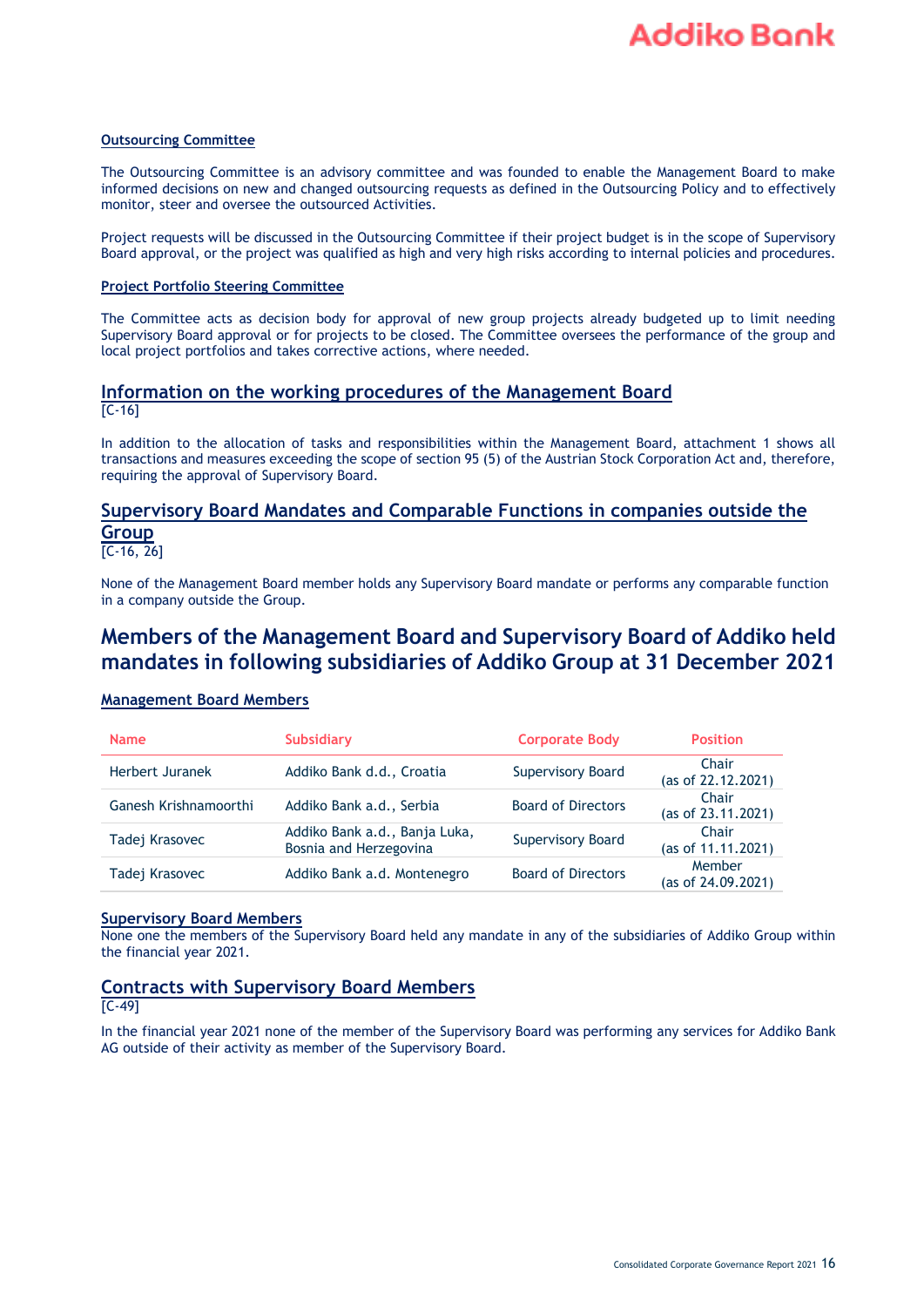### **Measures taken to promote women on the Management Board, the Supervisory Board and in management positions**

The Addiko Group Diversity and Inclusion policy, aligned with EU directives, provides a structured process through which the bank defines diversity objectives and targets. The Supervisory Board, during the annual review of the composition of the Management Board and the self-assessment of the Supervisory Board, reviews the diversity strategy and targets set. These define voluntary measures and initiatives that promote women on the Supervisory Board, Management Board and in senior management positions. Throughout most of 2021, the number of female representatives in the Supervisory Board of Addiko Bank AG was 33% however due to resignations and related organizational changes, female representation in Addiko Bank AG's Supervisory Board has temporarily returned to 25% effective 31 December 2021.

In 2019 Addiko Group set a 3 – year Diversity and Inclusion Plan with clear measures and metrics to be achieved by Year End 2021. Over 90% of the measures that were outlined in the 3-year D&I Plan were achieved as well as achieving 33% female representation for most of 2021. There are two new female candidates in the process of regulatory approval who will be entering Board positions in 2022.

In addition, there are four successful programs that have been introduced in 2021 with the aim to build a future talent pool in which more women will be promoted to Management Board and Supervisory Board positions.

Addiko Bank Croatia and Addiko Bank Serbia each achieved the EU-supported prestigious 'Mamforce' top employer recognition, an award given to companies who actively promote and implement diversity and inclusion in their workplace practices. The award is given only after an in-depth audit of the Bank's measures, metrics, policies, practices and processes are reviewed. The award confirms that the organization is actively building a diverse and inclusive work force committing to achieving measurable Diversity targets by Year End 2024. The audit is repeated annually to ensure diversity & inclusion is improved year on year.

The Addiko Senior Leadership Development Center was developed and launched in three of Addiko's countries. The program has identified future succession pools and talents. This will be continued in 2022 ensuring focused talent development.

Group level succession planning of Supervisory Boards with specific focus on identifying and recruiting female representatives across Supervisory Boards and Committees of Addiko subsidiaries. In order to increase the percentage of female representatives in the managing bodies, close focus is placed on identifying qualified internal and external candidates that match our diversity strategy.

The successful implementation of the Addiko Mentoring program in which 90% of Addiko Bank's board members are mentoring future leaders and over 70% of mentoring participants are females.

### <span id="page-16-0"></span>**Women in the Management Board, the Supervisory Board and in management positions**

#### $[C-60]$

#### **Figure 3 Women in the Management Board, the Supervisory Board and in management positions as of 31 December 2021**

|                                | <b>Addiko Bank AG</b> |                 |            | <b>Addiko Group<sup>3</sup></b> |
|--------------------------------|-----------------------|-----------------|------------|---------------------------------|
| <b>Function</b>                | Female no.            | <b>Female %</b> | Female no. | <b>Female %</b>                 |
| Supervisory Board <sup>4</sup> |                       | 33%             | a          | 25%                             |
| Management Board               |                       | 0%              |            | 14%                             |
| Senior Management (B-1)        |                       | 29%             | 58         | 50%                             |

<span id="page-16-1"></span><sup>&</sup>lt;sup>3</sup> Including, in addition to Addiko Bank AG, its subsidiaries Addiko Bank d.d. Croatia, Addiko Bank d.d. Slovenia, Addiko Bank a.d. Serbia, Addiko Bank d.d. Sarajevo, Addiko Bank a.d. Banja Luka and Addiko Bank AD Montenegro

<sup>4</sup> Excluding members of the works council in Addiko Bank AG since neither the shareholder nor the Supervisory Board have any influence on their selection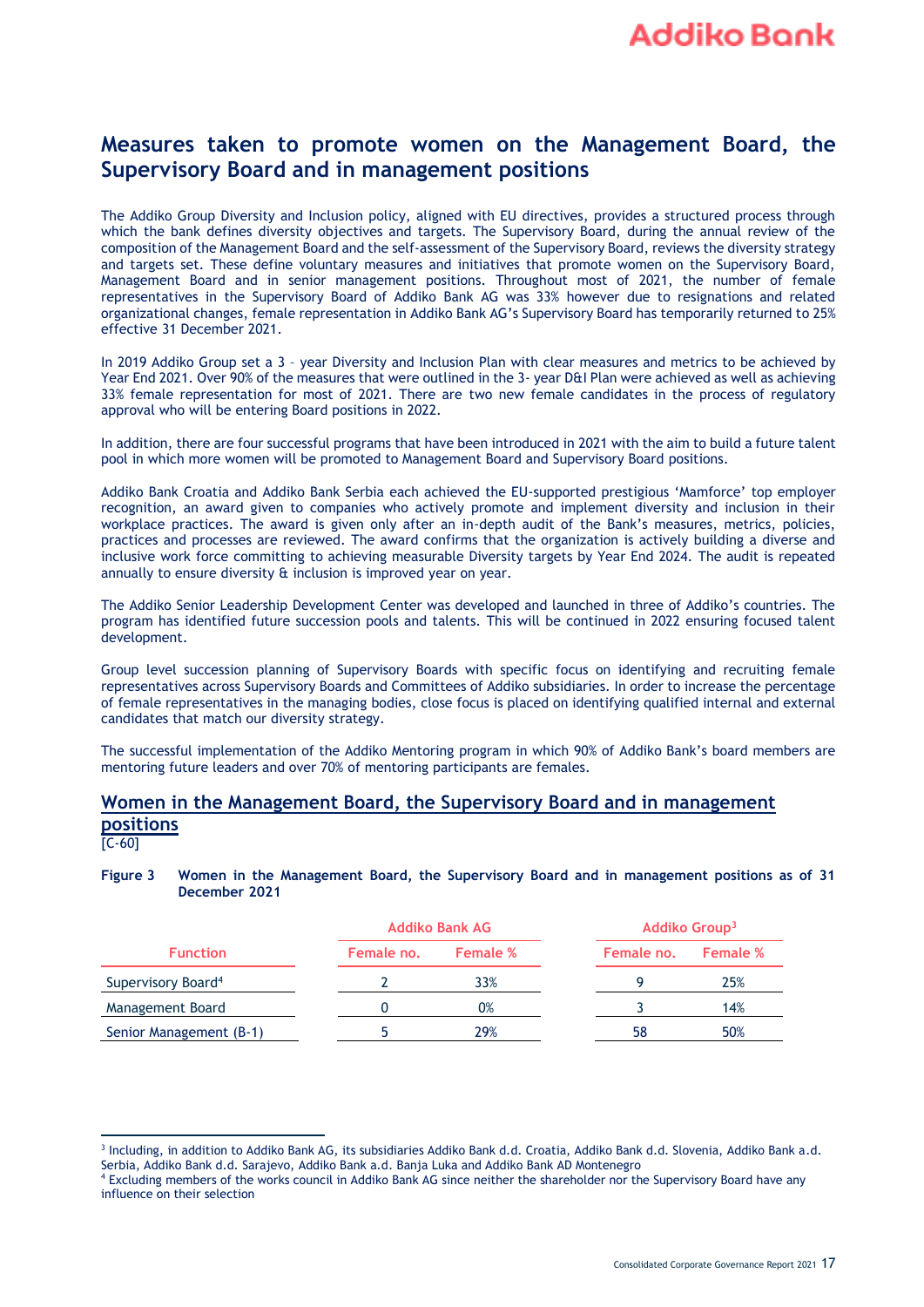# **Diversity Concept**

#### <span id="page-17-0"></span>**Promoting Diversity and Inclusion**

Addiko Bank actively promotes diversity and inclusion by following through on the implementation of D&I initiatives and closely monitoring talent metrics related to male and female representation at leadership levels. As part of building an inclusive workplace, the focus is upon the roll out of talent development programs that build future leaders by promoting equal career opportunities for all employees in the Bank with focus on enhancing C level female representation. Solid progress has been made compared to the starting point in January 2019 however continued efforts and roll out of planned measures will provide stronger measurement based evidence of these efforts.

The Bank launched its Diversity and Inclusion policy and three year plan (2019-2021) with initiatives that would establish the foundations and raise the bar in understanding the importance of D&I in the modern workplace. The three-year gender targets that were set for the Management Board and Supervisory Board representation were achieved. These targets have been achieved as a result of support from the managing bodies of Addiko Bank AG; as well as focused talent management. Further consistent attention will be required to achieve the new set of three year D&I targets with a strong foundation in place. The Supervisory Board members across the Group reflect the wide aspects of diversity and inclusion regarding gender, age structure and nationality. All vacancies for managerial and leadership positions aim to include equal gender representation.

The principles of diversity and inclusion are embedded in the Bank's corporate culture and can be seen in way in which selection, recruitment, development, financial equity, talent discussions and internal promotion are conducted. The aim remains to strengthen and continue to implement good inclusive workplace benefits and practices that will leverage diverse internal and external talent, ensure financial equality, provide engaging career opportunities and promote flexible working arrangements for employees.

#### <span id="page-17-1"></span>**Diversity in the Supervisory Board**

[L-52]

Aspects of diversity that are taken into consideration in the ABG Supervisory Board are the representation of both genders, the age structure and the internationality (citizenship) of its members in the Holding and across the subsidiaries.

|                      | <b>Addiko Bank AG</b>                  |       | <b>Addiko Group</b>                    |       |  |
|----------------------|----------------------------------------|-------|----------------------------------------|-------|--|
| <b>Age Structure</b> | Supervisory<br><b>Board</b><br>members | ratio | Supervisory<br><b>Board</b><br>members | ratio |  |
| < 40 Y               |                                        | 0%    |                                        | 3%    |  |
| 40 - 49 Y            | 0                                      | 0%    | 20                                     | 56%   |  |
| $50 - 60Y$           |                                        | 33%   |                                        | 22%   |  |
| $>60$ Y              |                                        | 67%   |                                        | 19%   |  |

#### **Figure 4.1 Age Structure of Addiko and Addiko Group as of 31 December 2021**

#### **Figure 4.2 Gender of Addiko and Addiko Group as of 31 December 2021**

|        | <b>Addiko Bank AG</b>                           |     | <b>Addiko Group</b>                    |     |
|--------|-------------------------------------------------|-----|----------------------------------------|-----|
| Gender | Supervisory<br><b>Board</b><br>ratio<br>members |     | Supervisory<br><b>Board</b><br>members |     |
| female |                                                 | 33% |                                        | 25% |
| male   |                                                 | 67% | 77                                     | 75% |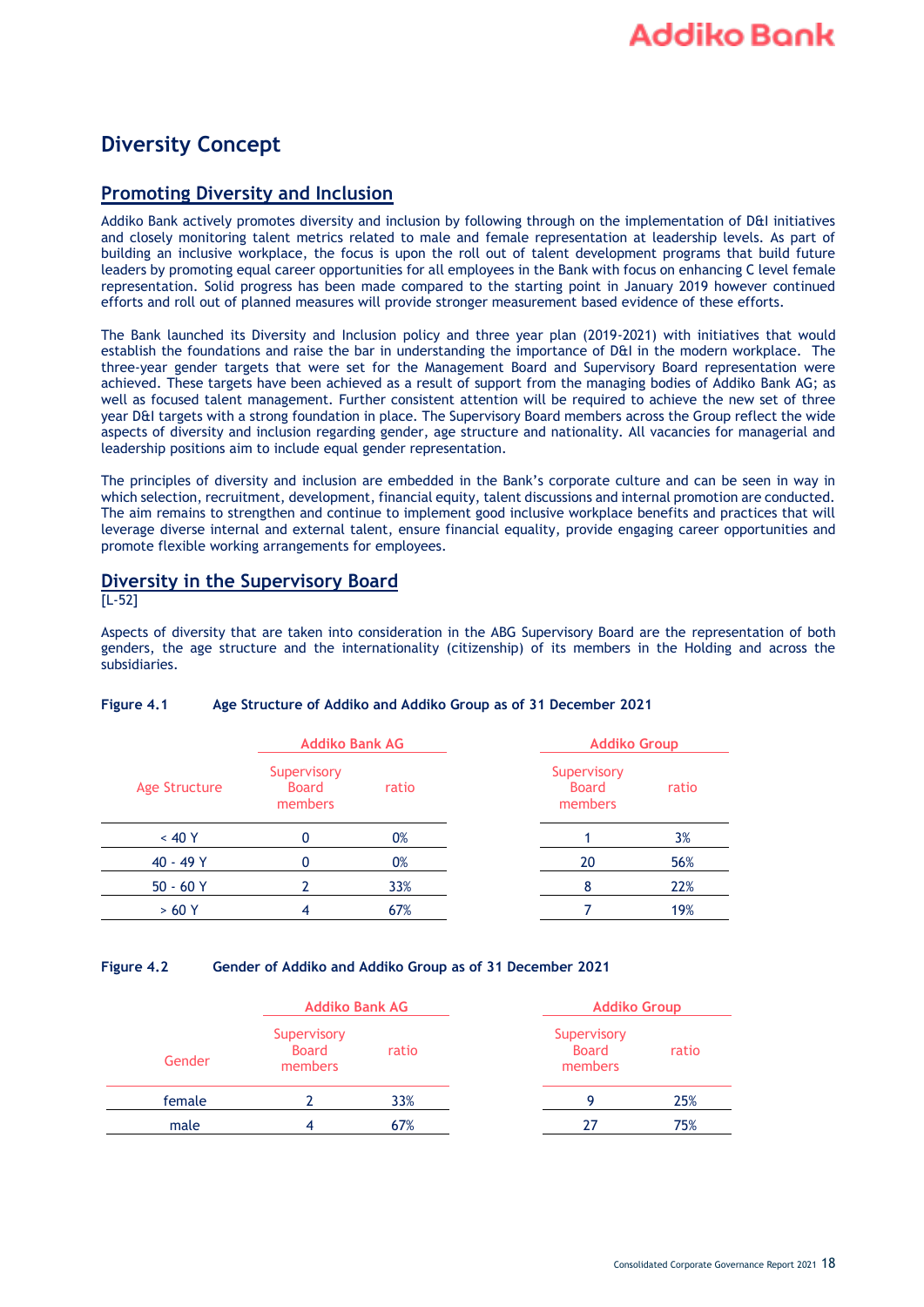$\overline{\phantom{a}}$  $\overline{\phantom{0}}$ L, L,

÷.

|                    | <b>Addiko Bank AG</b>                  |       |                        | <b>Addiko Group</b>                    |       |
|--------------------|----------------------------------------|-------|------------------------|----------------------------------------|-------|
| Citizenship        | Supervisory<br><b>Board</b><br>members | ratio | Citizenship            | Supervisory<br><b>Board</b><br>members | ratio |
| Austria            | 2                                      | 33%   | Austria                | 8                                      | 22%   |
| Germany            |                                        | 33%   | Bosnia and Herzegovina | 6                                      | 17%   |
| <b>Netherlands</b> |                                        | 17%   | Croatia                | 5                                      | 14%   |
| Croatia            |                                        | 17%   | Germany                | 3                                      | 8%    |
|                    |                                        |       | Hungary                | 3                                      | 8%    |
|                    |                                        |       | Montenegro             |                                        | 3%    |
|                    |                                        |       | <b>Netherlands</b>     |                                        | 3%    |
|                    |                                        |       | Romania                |                                        | 3%    |
|                    |                                        |       | Serbia                 | 5                                      | 14%   |

#### **Figure 4.3 Citizenship of Addiko and Addiko Group as of 31 December 2021**

### <span id="page-18-0"></span>**External Evaluation**

Since an external evaluation on the compliance with the C-Rules of the Austrian Code of Corporate Governance Code ("ÖCGK") is only required every three years pursuant to Rule C-62 Addiko did not conduct an external review for the business year 2021 as the last external audit was conducted by Deloitte Audit Wirtschaftsprüfungs GmbH for the business year 2020.

Vienna, 22 February 2022

Addiko Bank AG

MANAGEMENT BOARD

Herbert Juranek m.p. (Chairman)

Tadej Krasovec m.p. Ganesh Krishnamoorthi m-p.

Slovenia 3 8%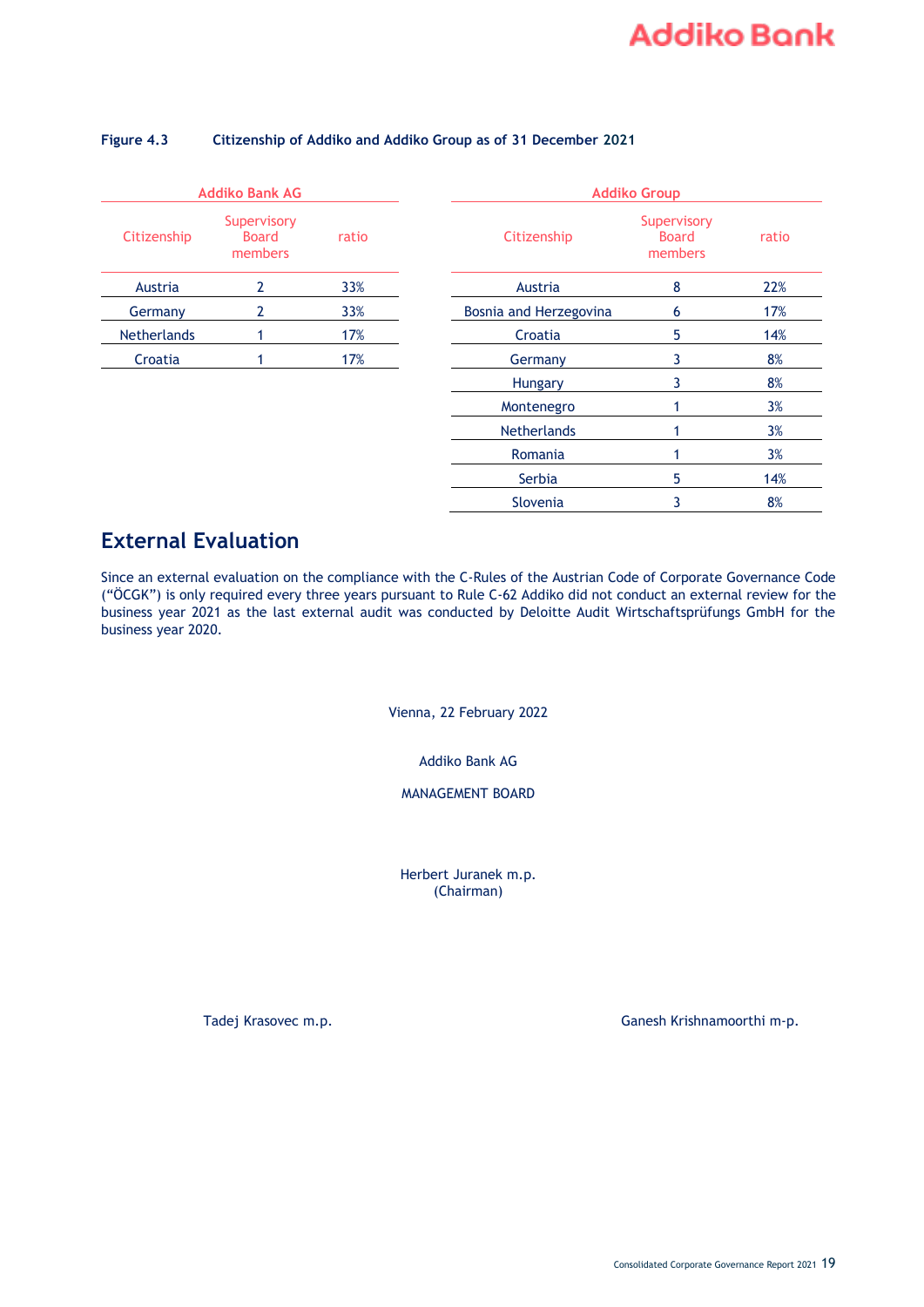<span id="page-19-0"></span>**Attachment 1: Transactions and measures exceeding the scope of section 95(5) Austrian Stock Corporation Act and, therefore, requiring the approval of Supervisory Board as of 31 December 2021**

| <b>Transaction</b>     |                                                                                                                                        | <b>Threshold (single</b><br>basis unless stated | refers to                |
|------------------------|----------------------------------------------------------------------------------------------------------------------------------------|-------------------------------------------------|--------------------------|
|                        |                                                                                                                                        | otherwise)                                      |                          |
| 1.                     | Determination of general business policy, including                                                                                    | in any case                                     | Group                    |
|                        | (i) the definition of general principles of corporate policy as well                                                                   |                                                 |                          |
|                        | as company's strategy,<br>(ii) medium term plans for the company and the Group for the                                                 |                                                 |                          |
|                        | subsequent 5 financial years,                                                                                                          |                                                 |                          |
|                        | (iii) the commencement or termination of business activities                                                                           |                                                 |                          |
|                        | provided that such activities are material or outside the ordinary                                                                     |                                                 |                          |
|                        | course of business,                                                                                                                    |                                                 |                          |
|                        | (iv) the establishment or closing of branches of the company's                                                                         |                                                 |                          |
|                        | subsidiaries, provided that (a) this involves a major economic or                                                                      |                                                 |                          |
|                        | financial impact to the company's subsidiary or (b) it refers to a                                                                     |                                                 |                          |
|                        | branch in a country, different from the one this subsidiary is                                                                         |                                                 |                          |
|                        | registered in                                                                                                                          |                                                 |                          |
| 2.<br>$\overline{3}$ . | Allocation of responsibilities within the Management Board                                                                             | in any case                                     | <b>ABH</b><br><b>ABH</b> |
| 4.                     | Granting power of attorney (Prokura)<br>Establishment and closing of branches of the company as well as                                | in any case<br>in any case                      | <b>ABH</b>               |
|                        | changes to the overall organizational structure of the company                                                                         |                                                 |                          |
| 5.                     | Conclusion of cooperation agreements with credit institutions and                                                                      | in any case                                     | Group                    |
|                        | insurance companies                                                                                                                    |                                                 |                          |
| 6.                     | Annual budget of the company and the Group for the subsequent                                                                          | in any case                                     | Group                    |
|                        | financial year.                                                                                                                        |                                                 |                          |
| 7.                     | Loans, limits and all credit relevant transactions according to the                                                                    |                                                 | Group                    |
|                        | <b>Group Credit Principles</b><br>The Management Board delegates to the Group Credit Committee                                         |                                                 |                          |
|                        | (GCC) its approval right for all limit and loan applications and its                                                                   |                                                 |                          |
|                        | voting right for limit and loan applications, which have to be                                                                         |                                                 |                          |
|                        | finally approved in the Credit Committee of Supervisory Board                                                                          |                                                 |                          |
|                        | (CC SB). The GCC informs the Management Board prior to                                                                                 |                                                 |                          |
|                        | submission to the CC SB and the members of the Management                                                                              |                                                 |                          |
|                        | Board have the right to make applications to the CC SB.                                                                                |                                                 |                          |
|                        | The Supervisory Board delegates to CC SB all approval right for all                                                                    |                                                 |                          |
|                        | limit and loan applications and its voting right for limit and loan                                                                    |                                                 |                          |
|                        | applications.                                                                                                                          |                                                 |                          |
|                        | Client applications submitted to CC SB for approval have to                                                                            |                                                 |                          |
|                        | include all approvals made by GCC (and all lower approval                                                                              |                                                 |                          |
|                        | authorities, if any) based on delegation of rights (exemptions),<br>done in the period after last CCSB approval for respective client. |                                                 |                          |
| a)                     | General authorities based on value limitations:                                                                                        |                                                 |                          |
|                        | - Public Finance and Financial Institutions, Sovereigns/Sub-                                                                           | $> \epsilon$ m 50 or large exp.                 |                          |
|                        | sovereigns - Rating 1E or better                                                                                                       |                                                 |                          |
|                        | - Public Finance and Financial Institutions, Sovereigns/Sub-                                                                           | $> \epsilon$ m 30 or large exp.                 |                          |
|                        | sovereigns - Rating worse than 1E - PL and WL/NPL                                                                                      |                                                 |                          |
|                        | - Corporate - PL and WL/NPL                                                                                                            | $> \epsilon$ m 15 or large exp.                 |                          |
|                        |                                                                                                                                        |                                                 |                          |
| b)                     | Exemptions:                                                                                                                            |                                                 |                          |
| ba)                    | any increase/change of exposure up to €t 100 "on top" of existing                                                                      |                                                 |                          |
|                        | exposure                                                                                                                               |                                                 |                          |
| bb)                    | increase of existing exposure:                                                                                                         |                                                 |                          |
|                        | - up to 10 % of GCC approval rights for Corporate and SME clients,                                                                     |                                                 |                          |
|                        | - additionally, up to 10 % of GoB exposure for Corporate and SME<br>clients if specific increase is fully cash collateralized,         |                                                 |                          |
|                        | provided that (i) maturity of 3 years (if not fully cash covered)                                                                      |                                                 |                          |
|                        | will not be exceeded and (ii) no material deterioration of credit                                                                      |                                                 |                          |
|                        | quality will be created by specific decision (max. 3 rating                                                                            |                                                 |                          |
|                        | notches)                                                                                                                               |                                                 |                          |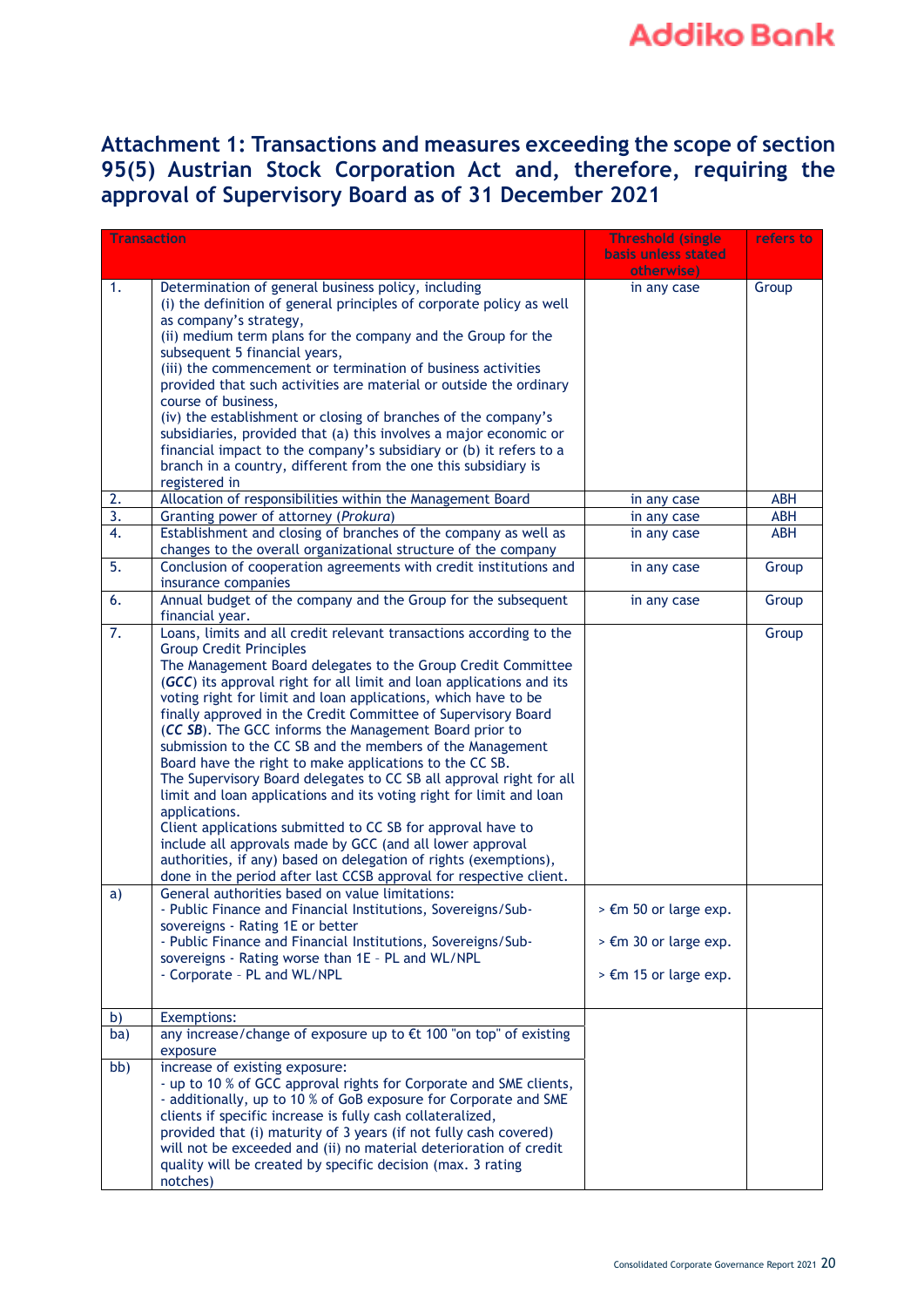| bc)          | waiver on fulfilment of specific conditions or change of price                                                                    |                            |            |
|--------------|-----------------------------------------------------------------------------------------------------------------------------------|----------------------------|------------|
|              | terms, in each case as set forth in the credit agreement                                                                          |                            |            |
| bd)          | prolongation of (i) review date up to 3 months or (ii) maturity                                                                   |                            |            |
|              | date, including change of repayment schedule, up to 12 months                                                                     |                            |            |
| be)          | write off of interests/fees not recoverable and fully provisioned                                                                 |                            |            |
| bf)          | conclusion of a standstill agreement up to 6 months but not                                                                       |                            |            |
|              | longer than 3 months after maturity date                                                                                          |                            |            |
| bg)          | contract cancellation and/or starting a lawsuit to enforce                                                                        |                            |            |
|              | exposure collection                                                                                                               |                            |            |
| bh)          | changes in collateral unless such change causes deterioration of                                                                  |                            |            |
|              | more than 10 % internal collateral value (methodological changes                                                                  |                            |            |
|              | which trigger ICV deterioration are not to be considered by CC                                                                    |                            |            |
|              | SB); collateral rights have to remain legally valid                                                                               |                            |            |
| bi)          | collateral sale/release up to a collateral value of up to €m 1, if                                                                |                            |            |
|              | financial offset corresponds to internal collateral value or falls                                                                |                            |            |
|              | below up to €t 50                                                                                                                 |                            |            |
| $\mathsf{C}$ | All limit and loan applications achieving respectively exceeding                                                                  |                            |            |
|              | the large exposure limits pursuant to section 28b BWG in                                                                          |                            |            |
|              | conjunction with Art 392 of Regulation (EC) No. 575/2013 (CRR)                                                                    |                            |            |
| 8.           | require the prior approval of the CC SB.<br>Intragroup limits to affiliated companies referring to any kind of                    |                            |            |
|              | exposure/investment                                                                                                               | in any case                | Group      |
| 9.           | In relation to a subsidiary                                                                                                       | $\epsilon$ m 5 transaction | Group      |
|              | (i) the establishment, reorganisation (in terms of merger or spin-                                                                | value                      |            |
|              | off) and liquidation of a subsidiary,                                                                                             |                            |            |
|              | (ii) equity capital measures (especially - but not limited to - debt                                                              |                            |            |
|              | to equity swaps) relating to a subsidiary, and                                                                                    |                            |            |
|              | (iii) purchase (including those from capital increase measures),                                                                  |                            |            |
|              | sale and pledge of shares of a subsidiary                                                                                         |                            |            |
|              | and provided further that in each such case the Supervisory                                                                       |                            |            |
|              | Board shall be informed without undue delay irrespective of the                                                                   |                            |            |
|              | applicable threshold.                                                                                                             |                            |            |
| 10.          | Purchase, sale and mortgaging/pledging of assets                                                                                  | $\epsilon$ m 5 transaction | Group      |
|              |                                                                                                                                   | value                      |            |
| 11.          | Guarantees and warranty commitments                                                                                               | $\geq \epsilon$ m 100      | Group      |
| 12.          | Issuing, repurchasing, changing of terms, or early redemption of                                                                  | in any case                | Group      |
|              | regulatory capital instruments                                                                                                    |                            |            |
| 13.          | Issuance of other, non-regulatory capital instruments (e.g, bonds,                                                                | in any case                | Group      |
|              | including Schuldscheindarlehen, covered bonds, equity linked                                                                      |                            |            |
|              | instruments, etc.)                                                                                                                |                            |            |
| 14.          | Borrowing monies for a term of more than one year (e.g.,                                                                          | > €m 100                   | Group      |
|              | interbank funding)                                                                                                                |                            |            |
| 15.          | Operational expenses / capital expenditures calculated on an<br>aggregate basis for the entire project/transaction other than (i) | $\epsilon$ m 0,5           | Group      |
|              | personnel costs, (ii) OPEX resulting from existing continuing                                                                     |                            |            |
|              | obligations or (iii) the continuation or renewal of existing services                                                             |                            |            |
|              | at materially similar terms in the ordinary course of business                                                                    |                            |            |
| 16.          | Approval of taking over any executive, advisory or supervisory                                                                    | in any case                | <b>ABH</b> |
|              | function by a member of the Management Board or by a Managing                                                                     |                            |            |
|              | Director (B-1) in a political party, a private/public enterprise                                                                  |                            |            |
|              | outside the Group or a (business-related) non-profit organization                                                                 |                            |            |
| 17.          | Transactions pursuant to section 28 BWG or section 80 AktG                                                                        | in any case                | Group      |
|              | relating to persons outlined in section 28 BWG and section 80                                                                     |                            |            |
|              | AktG (Persons Concerned <sup>5</sup> ). No credits shall be granted to                                                            |                            |            |
|              | members of the Management Board, the Supervisory Board or                                                                         |                            |            |
|              | executives of the company, as well as their relatives, other than                                                                 |                            |            |
|              | to members of the Management Board and the Supervisory Board                                                                      |                            |            |
|              | who may obtain credit cards or limits on any other current                                                                        |                            |            |
|              |                                                                                                                                   |                            |            |
|              | accounts up to $E$ t 5, provided that the requirements in section 28<br>BWG are fulfilled.                                        |                            |            |

<sup>&</sup>lt;sup>5</sup> Persons Concerned are company's members of the executive board, members of the supervisory board and executives of the company, legal representatives and senior executives in its subordinate and superordinate undertakings as well as the relatives of the persons indicated before and third parties acting for the account of a person indicated before.